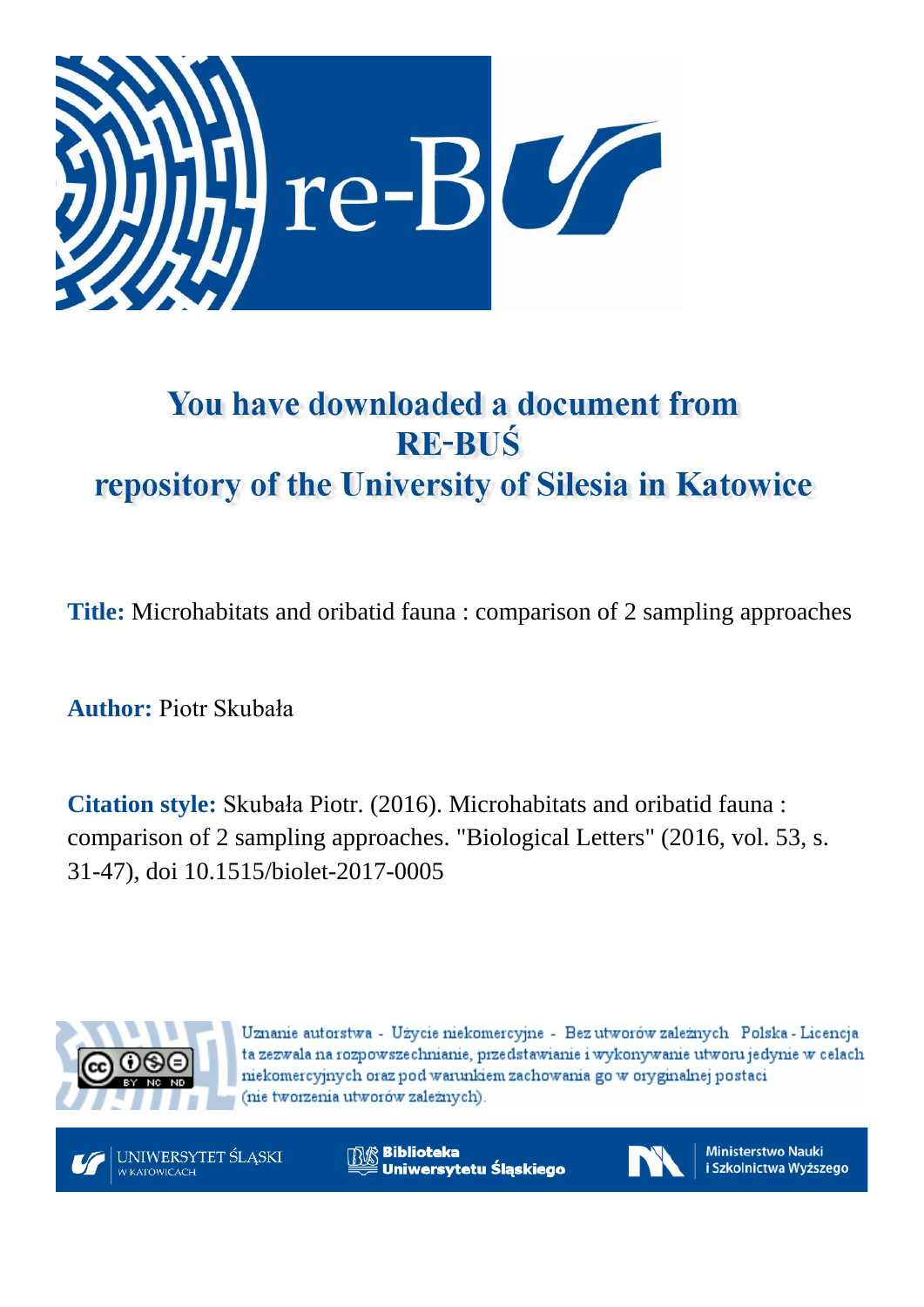

# **Microhabitats and oribatid fauna: comparison of 2 sampling approaches**

PIOTR SKUBAŁA

University of Silesia, Department of Ecology, Bankowa 9, 40-007 Katowice, Poland Corresponding author: Piotr Skubała, piotr.skubala@us.edu.pl

(*Received on 21 December 2015; Accepted on 14 March 2017*)

**Abstract**: Oribatid fauna highly varies among habitats, but different microhabitats within a habitat are also characterized by different mite species. The main goal of the research was to compare the observed structure of an oribatid community when samples were collected at random from the soil-litter layer of 0-10 cm in depth (standard approach) and selectively from 6 types of available microhabitats (complex approach). Samples were taken within a small plot  $(10 \text{ m} \times 10 \text{ m})$  in a forested area of the Silesian Park (Chorzów, south Poland). Overall, 2642 specimens of Oribatida belonging to 62 species were collected in 66 samples. The structure of the oribatid community observed by means of the 2 sampling approaches was completely different. The abundance and species richness of oribatid mites collected from 6 microhabitats were significantly higher than in the soil-litter layer alone. Results of this study show that random collecting of only soil-litter samples may reduce the evaluation of species richness in a study area by 40%. Each of the studied microhabitats supported a peculiar oribatid fauna.

**Keywords**: microhabitat, Oribatida, community structure, sampling approaches

### **INTRODUCTION**

The soil biodiversity has been described as "the poor man's tropical rainforest" (Usher et al. 1982). More than any other habitat, it is the province of mites, especially oribatids (WALTER & PROCTOR 1999). In the upper 10 cm of soil, usually between 50 000 and 250 000 mites/m<sup>2</sup> exist (PETERSEN 1982). Oribatid mites inhabit a wide range of soil types or habitats, with numerous species, and their different communities indicate environmental qualities. Different oribatid communities are recognized in coniferous, deciduous or mixed forests, hay or wet meadows, and farmland.

To characterize the structure of soil mite communities, in the standard approach, researchers collect samples at random from the soil-litter layer to the depth of 5 cm or more, usually up to 10 cm (e.g. NIEDBAŁA et al. 1982; KOEHLER & BORN 1989; Schaefer & Schauermann 1990; Weigmann 1991; Sylwestrowicz-Maliszewska et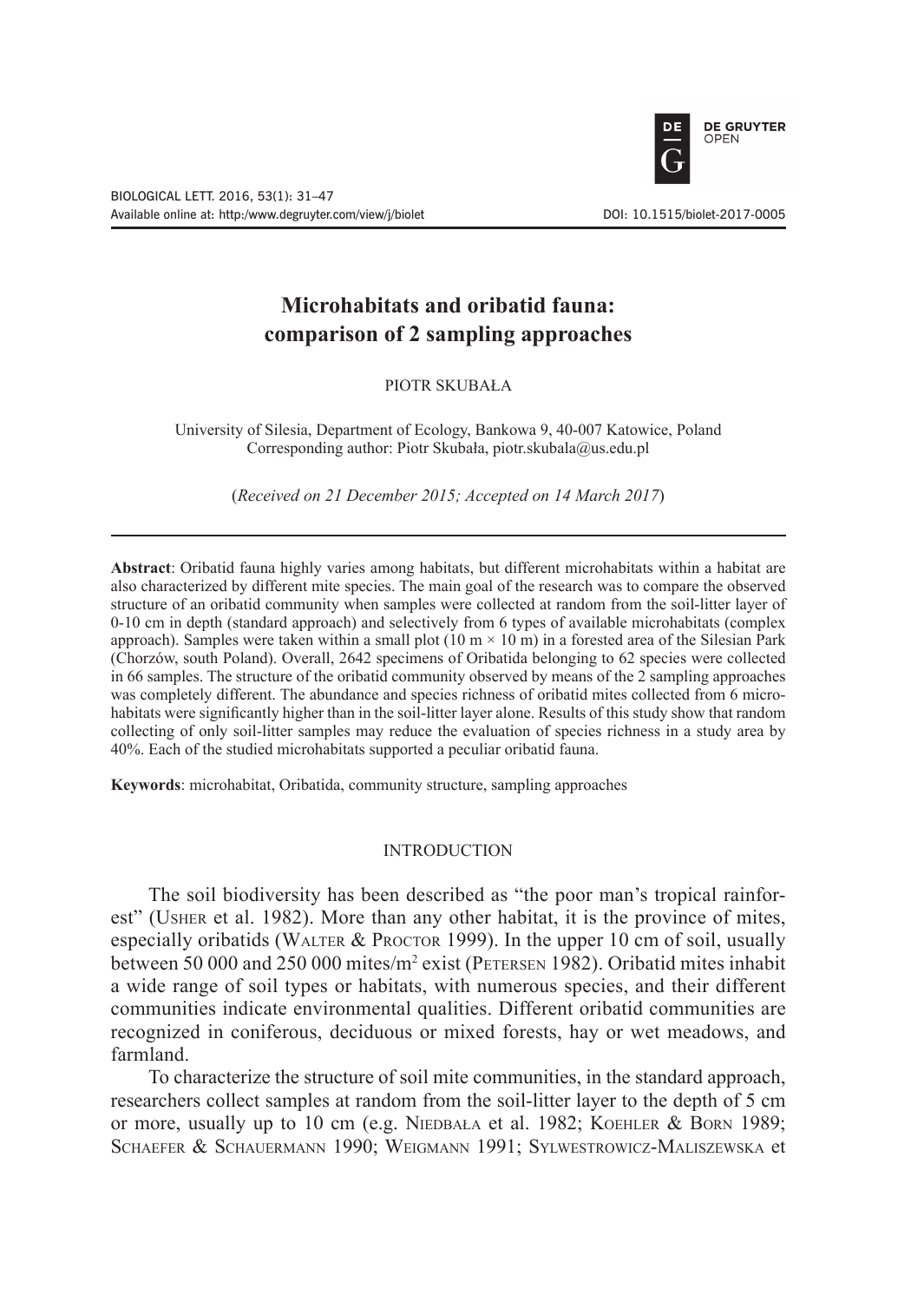al. 1993; Seniczak et al. 1998; Hubert 1999; Kaneko et al. 2005). However, the oribatid fauna within a habitat is varied and different microhabitats are inhabited by different mite species. It is noteworthy that in a forest, oribatid mites inhabit not only the soil-litter layer, but also dead wood of various forms, mosses (growing on logs, standing trees or rocks), fungal fruiting bodies, grasses, tree bark, fallen twigs and tree hollows (Aoki 1967; Seyd & Seaward 1984; Wunderle 1992; Behan-Pelletier & Walter 2000; Materna 2000; Root et al. 2007; Siira-Pietikäinen et al. 2008). Each of these microhabitats has distinct characteristics, including abiotic factors and biotic interactions, which enable the establishment of specific mite communities (Wehner et al. 2016). Already in the 1970s, ANDERSON (1978a, b) showed that the diversity of soil mites increased with microhabitat diversity. FUJIKAWA (1970) remarked that the more various organic matter is accumulated in a studied area, the more complicated its oribatid fauna becomes. Several authors also suggested that microhabitat diversity is correlated closely with the diversity of oribatid mites (Aoki 1967; Hammer 1972; Anderson 1978a).

The primary aim of this project was to compare the observed structure of an oribatid community when samples were collected in 2 different ways. In the standard approach, soil-litter samples were collected randomly in a square plot 10 m  $\times$  10 m. In the complex approach, samples were taken selectively in 6 types of microhabitats in the same area. The study was aimed to answer the following questions:

- 1. Which of the sampling approaches generates a complete picture of the structure of an oribatid community?
- 2. What part of the species richness of oribatid fauna is omitted if only soil-litter samples are taken randomly?
- 3. Which of the sampled microhabitats is characterized by the highest abundance and diversity of mites?
- 4. To what extent does the oribatid fauna differ between microhabitats?

# MATERIAL AND METHODS

# *Study area*

The investigation was performed in the Silesian Park located in Chorzów (Silesian province, south Poland; 50°29'N, 18°98'E), in its forest section. Until the early 1950s, 75% of this area was a huge wasteland covered in mining slag heaps, other mining wastes, bootleg mines, cave-ins, marshes and garbage dumps, while only a small section was used as farmland. To restore the natural environment, about 3.5 million  $m<sup>3</sup>$  of highly polluted soil was removed and replaced by 0.5 million  $m<sup>3</sup>$  of fertile soil and turf. Thanks to this, the degraded landscape quickly turned into about 600 hectares of meadows, forests, gardens, and flower beds, with ponds, streams, and clumps of rare trees and bushes, supporting diverse wildlife. For more than 60 years the Silesian Park has been admired as an unsurpassed oasis of green within the Silesian agglomeration, i.e. in Poland's most industrialized and populated region. It is the largest city park of this type in Europe.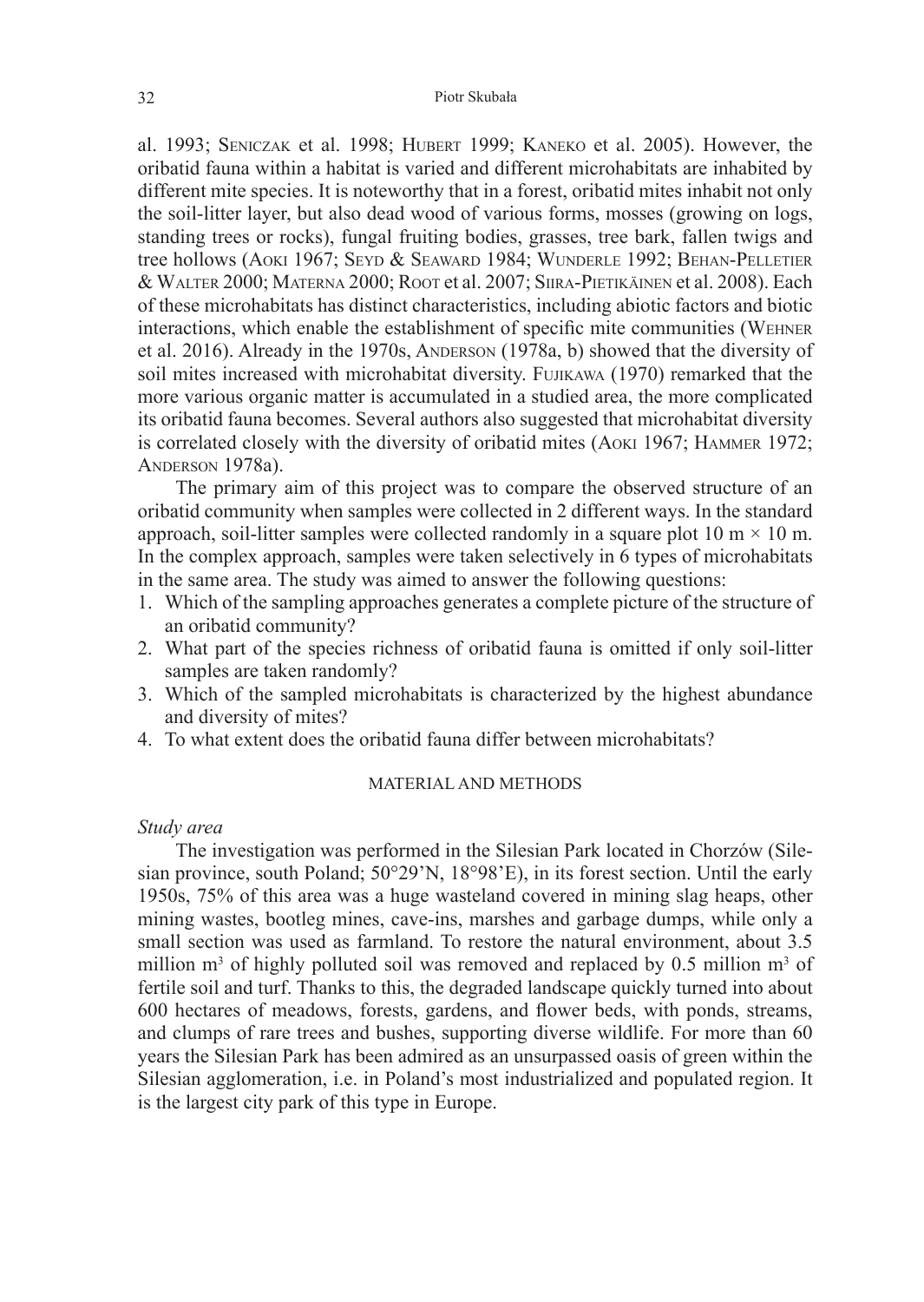# *Sample collection and sampling design*

A quadrat (10 m  $\times$  10 m) was set up in a forested section of the Park. In the standard approach, 30 random soil-litter samples (0-10 cm in depth) were taken using a stainless steel corer of 4.8 cm in diameter. In the complex approach, within the same quadrat, 36 samples (6 samples per microhabitat) were collected from 6 microhabitats: soil-litter (0-10 cm), moss (common haircap moss *Polytrichum commune*), fungus (hoof fungus *Fomes fomentarius*), dead wood (lying log, 3rd stage of decomposition), leaves collected from the ground (mainly of maple *Acer platanoides*), and a tree hollow (at the height of 1 m, in a maple tree). In total, 66 samples were collected. Sampling was done in autumn (28 October 2013) and in spring (2 June 2014). The stage of decomposition of the logs was described using a 5-degree scale based on PYLE & BROWN's (1998) classification.

Oribatid mites were extracted from the samples using the Tullgren method (Macfadyen 1961). The samples were placed on an extractor for 6 days or until a sample was thoroughly dried. Oribatid mites were first preserved in alcohol (60-70%) and later mounted on temporary microscopic slides with lactic acid and identified using a light microscope and determination keys: WEIGMANN (2006), NIEDBAŁA (2008), and Olszanowski (1996). Because of difficulties in associating juvenile and adult oribatids, juveniles were counted but were not assigned to species. The systematic classification proposed by Subías (2004–2015) was followed. The distribution of oribatid species in different microhabitats is listed in Appendix I.

# *Statistical analysis*

Four univariate measures were used to assess community structure: abundance per 100 g dry weight (DW), total and mean number of species per sample, and the Shannon diversity index  $(log_e)$ . Shannon indices  $(x)$  were transformed to "true diversities" by  $exp(x)$  following Jost (2006), which reduces the sensitivity to common and rare species. The Mann–Whitney *U* test was used to test for differences between soil-litter samples and pooled samples from microhabitats in abundance, species richness, and diversity of oribatid mites. The nonparametric Kruskal-Wallis test was performed to reveal significant differences in different characteristics of mite diversity between 6 microhabitats. If the Kruskal-Wallis test was positive, then a test for pairwise comparison of microhabitats was used. The level of significance for all statistical tests was accepted at  $\alpha$ =0.05.

Permutational multivariate analysis of variance (PERMANOVA) was performed to test for differences among microhabitats in terms of oribatid species composition (Anderson 2001), together with post-hoc pairwise comparisons between particular sampling sites. All species were included in the analysis. The analysis was based on the matrix of species abundance in particular sites by using the Bray-Curtis coefficient with 1000 permutations for each test. Non-metric multidimensional scaling (NMDS) was used to find a pattern of similarities between microhabitats in terms of oribatid species composition (TAGUCHI & Oono 2005). The analysis was performed using the Bray-Curtis coefficient.

Detrended correspondence analysis (DCA) was chosen as the ordination method to explore the compositional variation between microhabitats. The interpretation was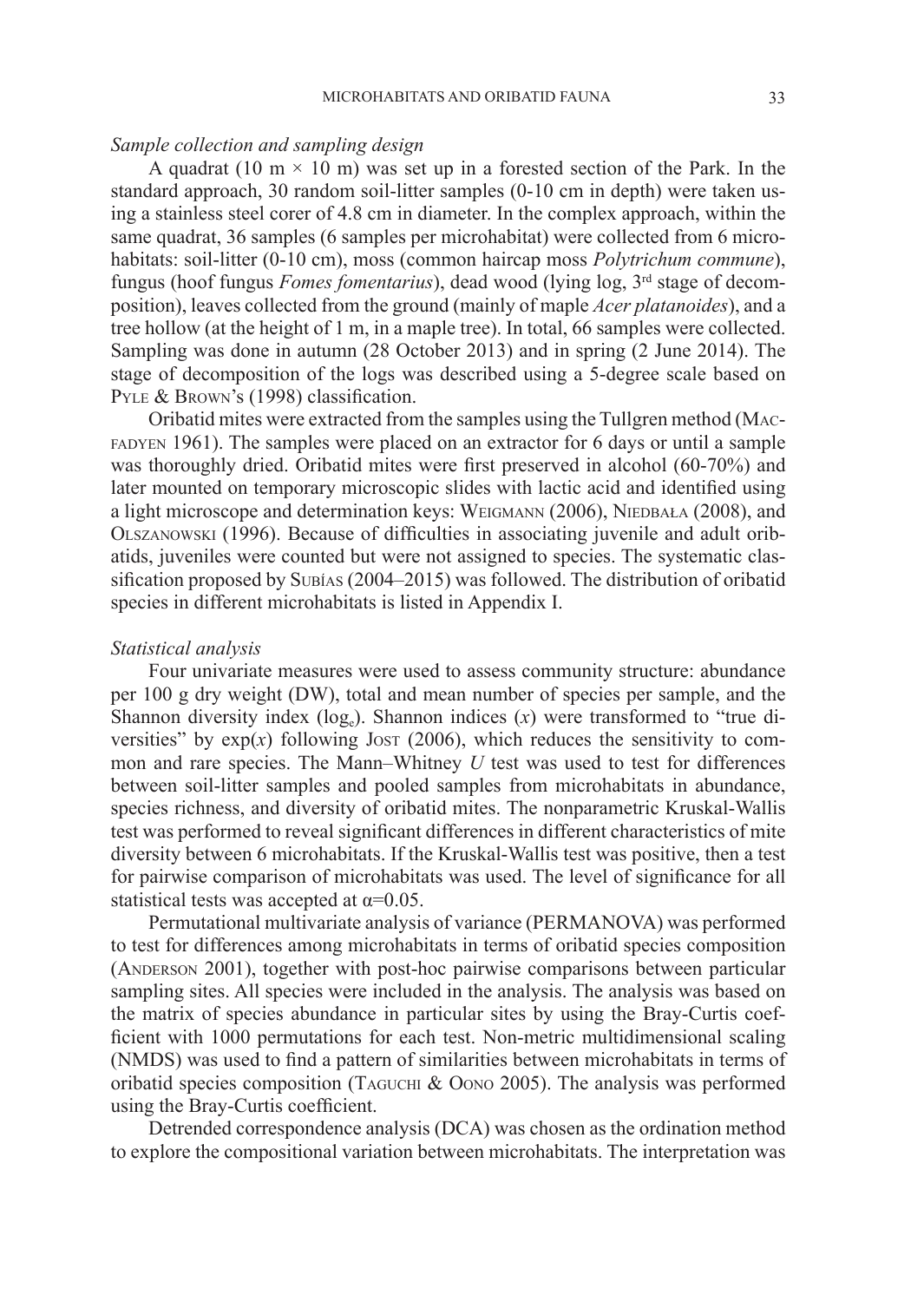restricted to the ordination space determined by the first 2 axes. To avoid an excessive amount of noise in the data matrix, which could obscure some data features, all species present as singletons were removed from the analysis, because they did not improve the DCA analysis and this was confirmed in an initial analysis with all species. The numbers of individuals were  $log(x+1)$  transformed and equal weight was applied to all species. All statistical calculations for this research were done in STATISTICA 12 (Statsoft Inc., Tulsa, USA) and PAST 3.10 software (Hammer et al. 2001).

#### **RESULTS**

Overall, 2642 specimens of Oribatida belonging to 62 species were collected in 66 samples. The abundance of oribatid mites in soil-litter samples was about 38 individuals per 100 g DW. It was significantly higher in pooled samples taken from 6 microhabitats ( $U=1.545$ ,  $p=0.0000$ ). As regards adult and juvenile forms, the differences were also statistically significant, but the proportion of juveniles in microhabitats was not as large as for adults (Table 1). The total number of oribatid species recorded in the complex approach was much higher (59) than in soil-litter samples alone (38). In contrast, the mean number of species per sample was significantly higher in soil-litter samples. Similarly, the Shannon diversity was higher in soil-litter samples than in selectively collected samples from microhabitats (Table 1). Differences in the observed species structure of the oribatid community were also very clear. In total, 62 oribatid species were recorded in the study and 34 species (55%) were common to soil-litter and other microhabitats. The number of exclusive species for soil-litter samples was very low (4 species), whereas the number of such species in microhabitats was high (24 species, 41% of the total in the complex approach). All dominant species collected in soil-litter samples were also observed in microhabitats, but their proportion was very small in mosses, dead wood, tree hollows, hoof fungus, and leaves. For example, *Conchogneta willmanni* constituted over 10% of all mites in soil-litter samples, whereas its proportion in microhabitats was 10-fold lower (Table 1). In contrast, dominant oribatid species in microhabitats – *Tectocepheus alatus, Carabodes* (*C.*) *femoralis,* and *Damaeus* (*Epidamaeus*) *bituberculatus* – were not observed in soil-litter samples (Table 1).

The highest abundance of total oribatids was observed in samples of mosses. The abundance in microhabitats was differentiated, but there were no statistically significant differences among the 6 studied microhabitats. Only in the soil-litter layer, oribatid abundance was low and the differences were statistically significant in relation to the other microhabitats. These relationships were the same for the adult forms. As regards juveniles, there were no statistically significant differences among the 6 studied microhabitats (Table 2). The total number of species was the highest in mosses and the lowest in the tree hollow. The mean number of species per sample was the highest in leaves, slightly lower in mosses, fungus and the soil-litter layer, and the lowest in dead wood. However, the differences in mean number of species per sample were not statistically significant. The moss layer differed from all the other microhabitats by housing the highest number of exclusive species (10), which did not occur anywhere else in the study area. In contrast, there was no exclusive species in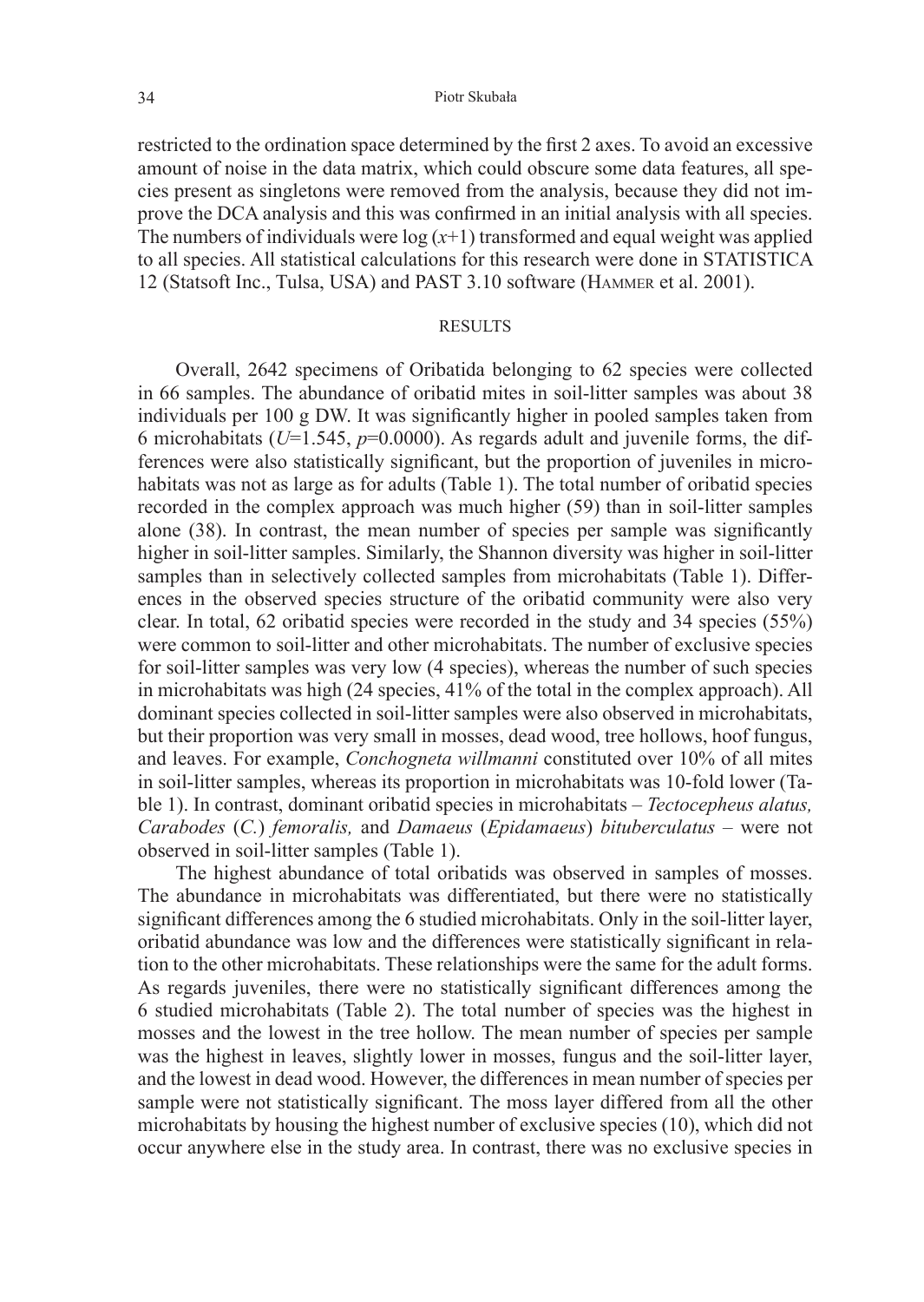| Parameter                                    | Soil-litter      | Microhabitats           |       | Mann-Whitney test |
|----------------------------------------------|------------------|-------------------------|-------|-------------------|
|                                              |                  |                         | U     | $\boldsymbol{p}$  |
| Abundance of total Oribatida                 | $37.9 \pm 4.2$   | $817.6 \pm 233.8$       | 154.5 | < 0.0001          |
| Abundance of Oribatida adults                | $30.6 \pm 3.7$   | $762.4 \pm 232.6$       | 154.5 | < 0.0001          |
| Abundance of Oribatida juv.                  | $7.3 \pm 1.1$    | $55.1 \pm 11.8$         | 313.5 | 0.0036            |
| Total no. of species                         | 38               | 59                      |       |                   |
| Mean no. of species per sample               | $12.1 \pm 0.7$   | $7.5 \pm 0.6$           | 195.5 | < 0.0001          |
| Shannon diversity index                      | $10.07 \pm 0.56$ | $5.23 \pm 0.43$         | 126.5 | < 0.0001          |
| <b>Species</b>                               |                  | Dominance index $(\% )$ |       |                   |
|                                              | Soil-litter      | Microhabitats           |       |                   |
| Phthiracarus (P.) ferrugineus                | 13.4             | 2.6                     |       |                   |
| Atropacarus striculus striculus              | 13.0             | 3.6                     |       |                   |
| Conchogneta willmanni willmanni              | 10.2             | 1.0                     |       |                   |
| Phthiracarus (P.) longulus                   | 7.7              | 0.3                     |       |                   |
| Phthiracarus (Archiphthiracarus)<br>globosus | 6.3              | 0.1                     |       |                   |
| Tectocepheus alatus                          |                  | 25.8                    |       |                   |
| Carabodes (C.) femoralis                     |                  | 17.5                    |       |                   |
| Damaeus (Epidamaeus)<br>bituberculatus       |                  | 5.1                     |       |                   |

Table 1. Abundance (individuals per 100 g DW $\pm$  SE) and diversity of oribatid mites and dominance index of most abundant species collected from the soil-litter layer (standard approach) and 6 microhabitats (complex approach) in the Silesian Park. Differences between the 2 approaches verified by the Mann-Whitney  $\hat{U}$  test ( $p = 0.05$ )

Bold values denote significant differences in abundance or species richness at  $p < 0.05$ .

hoof fungus samples. The "true diversity" significantly differed among the studied microhabitats. It was the highest in leaves and soil-litter samples and the lowest in the tree hollow (Table 2, Appendix I).

NMDS ordination shows similarities of the 6 studied microhabitats in terms of oribatid species composition (Fig. 1). The samples are rather evenly scattered, but the separation of certain microhabitats is well visible. The samples from the tree hollow (right-hand side) and soil-litter (left-hand side) are clearly separated along the first axis. The samples of moss and fungus (lower part) and dead wood and leaves (upper part) are also comparatively well separated along axis 2. Oribatid species composition varies significantly among the studied microhabitats (PERMANOVA;  $F = 2.369$ ,  $p = 0.0001$ ). Pairwise comparisons reveal significant differences between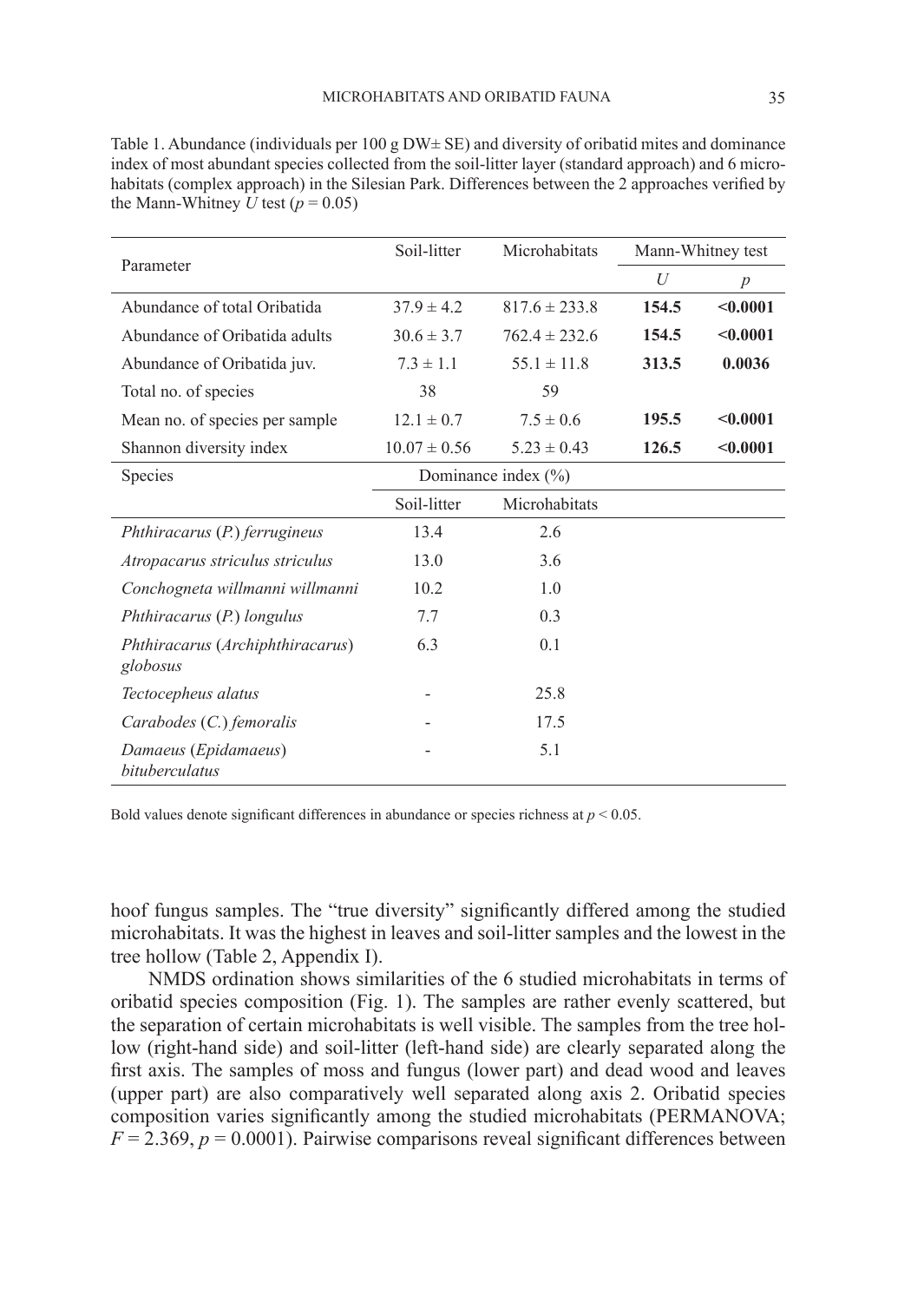| differ significantly at $p < 0.05$ according to the multiple comparison of average ranks test<br>Table 2. Abundance (indiv<br>Park. Differences between |                                | microhabitats verified by the Kruskal-Wallis test ( $p = 0.05$ ). Values marked with identical letters within the same row do not<br>iduals per $100 g$ DW $\pm$ SE) and diversity of oribatid mites collected from 6 microhabitats (complex approach) in the Silesian |                                  |                                 |                                 |                                    |                     |        |
|---------------------------------------------------------------------------------------------------------------------------------------------------------|--------------------------------|------------------------------------------------------------------------------------------------------------------------------------------------------------------------------------------------------------------------------------------------------------------------|----------------------------------|---------------------------------|---------------------------------|------------------------------------|---------------------|--------|
|                                                                                                                                                         | Soil-litter                    | Moss                                                                                                                                                                                                                                                                   | Fungus                           | Dead wood                       | Leaves                          | Tree hollow                        | Kruskal-Wallis test |        |
| Parameter                                                                                                                                               |                                |                                                                                                                                                                                                                                                                        |                                  |                                 |                                 |                                    | H                   | d      |
| total Oribatida<br>Abundance of                                                                                                                         | $11.4 +$<br>$3.6^{\circ}$      | $2410.9 +$<br>1185.8 <sup>b</sup>                                                                                                                                                                                                                                      | $1164.3 +$<br>272.9 <sup>b</sup> | $232.3 +$<br>58.7ab             | $461.0 +$<br>90.4 <sup>ab</sup> | $644.4 \pm$<br>200.7 <sup>ab</sup> | 25.834              | 0.0001 |
| Abundance of Oribatida<br>adults                                                                                                                        | $13.1 \pm$<br>4.1 <sup>a</sup> | $2318.1 +$<br>1193.7 <sup>b</sup>                                                                                                                                                                                                                                      | $1117.1 +$<br>266.5 <sup>b</sup> | $210.0 +$<br>56.9 <sup>ab</sup> | $352.7 +$<br>75.2 <sup>ab</sup> | $563.8 \pm$<br>$209.8^{ab}$        | 24.961              | 0.0001 |
| Abundance of Oribatida<br>juveniles                                                                                                                     | $4.3 \pm 0.7$                  | $92.8 \pm 48.6$                                                                                                                                                                                                                                                        | $47.2 \pm 14.8$                  | $22.3 \pm 13.0$                 | $108.3 \pm 36.4$                | $55.8 \pm 14.8$                    | 10.899              | 0.0534 |
| Total no. of species                                                                                                                                    | $\overline{c}$                 | 34                                                                                                                                                                                                                                                                     | $\frac{8}{18}$                   | 23                              | $\overline{19}$                 | $\equiv$                           |                     |        |
| Mean no. of species per<br>sample                                                                                                                       | $8.2 \pm 1.7$                  | $8.5 \pm 2.1$                                                                                                                                                                                                                                                          | $8.2 \pm 1.1$                    | $5.0 \pm 0.8$                   | $9.7 \pm 0.4$                   | $5.3 \pm 0.7$                      | 10.274              | 0.0678 |
| Shannon diversity index                                                                                                                                 | $7.35 \pm$<br>$1.43^{b}$       | $4.51 \pm$<br>$1.07^{\rm a}$                                                                                                                                                                                                                                           | $4.22 \pm$<br>$0.64^{a}$         | $4.31 \pm$<br>$0.77^{a}$        | $7.46 \pm$<br>$0.65^{b}$        | $3.57 +$<br>$0.45^{a}$             | 12.570              | 0.0278 |
|                                                                                                                                                         |                                |                                                                                                                                                                                                                                                                        |                                  |                                 |                                 |                                    |                     |        |

Bold values denote significant differences in abundance or species richness at  $p < 0.05$ . Bold values denote significant differences in abundance or species richness at *p* < 0.05.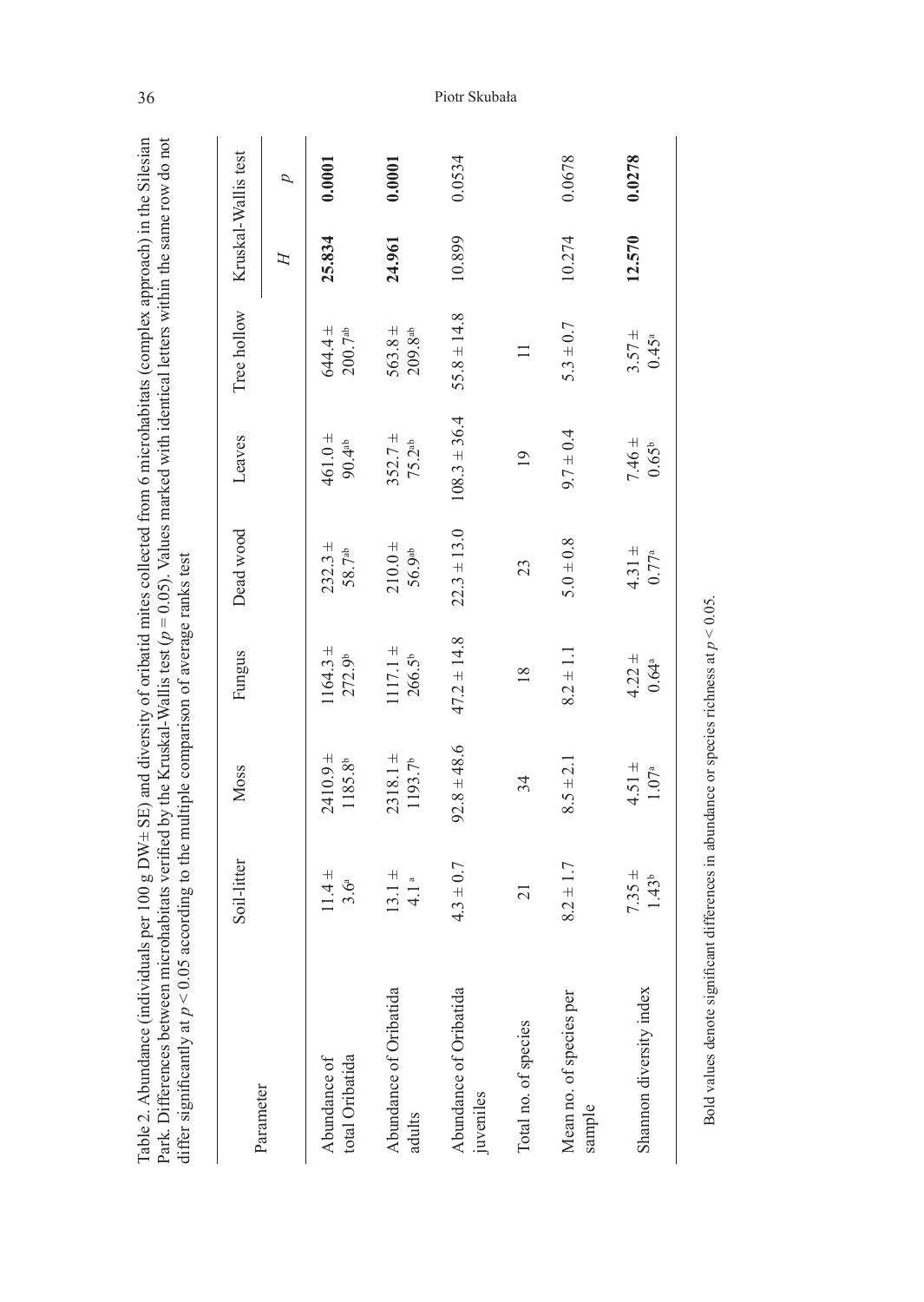

Fig. 1. The non-metric multidimensional scaling (NMDS) scatterplot of samples representing 6 microhabitats in the Silesian Park in terms of oribatid species composition

some microhabitats. The tree hollow is the most distinct in terms of species composition since it differs significantly from all the other microhabitats (PERMANOVA; p< 0.05). The soil-litter layer differs significantly from nearly all microhabitats, with the exception of dead wood. The remaining microhabitats do not differ significantly from each other, with the exception of a significant difference between dead wood and fungus ( $p = 0.02$ ).

Ordination by DCA was used to assess similarities among oribatid fauna in the 6 microhabitats. The eigenvalue (the dispersion of the sites/species distribution along the ordination axis) of the first and second axis are  $\lambda_1 = 0.862$  and  $\lambda_2 = 0.564$ , respectively. The first 2 axes explain over 53% of the total variance. Four dominant species – *D. bituberculatus*, *Oppia nitens nitens*, *Subiasella* (*Lalmoppia*) *quadrimaculata,*  and *Ramusella* (*Rectoppia*) *fasciata fasciata* – can be regarded as associated with dead wood of the tree hollow (right part of axis 1) (Table 3, Fig. 2). Axis 2 describes a gradient that separates the oribatid mites of hoof fungus samples. Two dominant species are strongly associated with this microhabitat: *C. femoralis* and *Hafenrefferia gilvipes*. The differences in oribatid fauna between the 4 other microhabitats are not so strong, but still present. Two dominants – *Quadroppia* (*Q.*) *quadricarinata* and *Acrotritia duplicate* – can be regarded as characteristic of dead wood of lying logs. *Tectocepheus alatus* was very abundant in mosses. It constituted almost 60% of the total number of oribatids in this microhabitat. Many species reached a high abundance in samples of the soil-litter layer and leaves: *Atropacarus striculus striculus*, *Phthiracarus* (*P*.) *ferrugineus*, and *Conchogneta willmanni willmanni*. They domi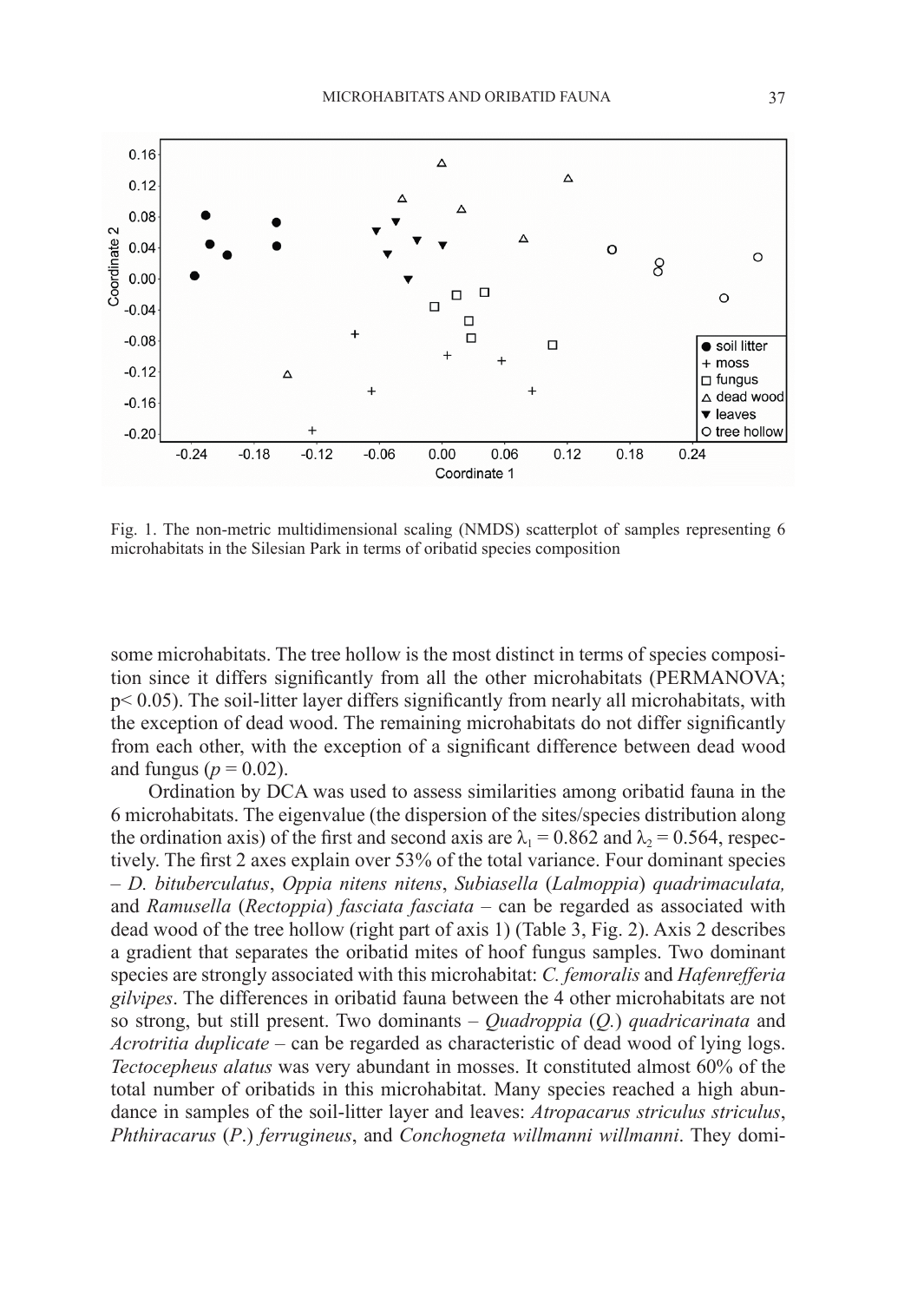nated in the oribatid fauna in both the microhabitats, but the first 2 species were also dominants in dead wood (Table 3, Fig. 2).

|                                                       | Dominance index $(\% )$ |                          |                          |                          |                |                |  |  |  |  |
|-------------------------------------------------------|-------------------------|--------------------------|--------------------------|--------------------------|----------------|----------------|--|--|--|--|
| Species                                               | Soil-<br>litter         | Moss                     | Fungus                   | Dead<br>wood             | Leaves         | Tree<br>hollow |  |  |  |  |
| Atropacarus striculus striculus                       | 14.6                    | 4.6                      | 0.2                      | 11.2                     | 12.6           |                |  |  |  |  |
| Phthiracarus (P.) ferrugineus                         | 13.2                    | 1.6                      | 2.7                      | 11.2                     | 7.7            |                |  |  |  |  |
| Conchogneta willmanni<br>willmanni                    | 10.6                    | 0.9                      | $\overline{\phantom{0}}$ |                          | 7.3            |                |  |  |  |  |
| Oppiella (O.) nova nova                               | 8.7                     | 6.7                      | 3.8                      |                          |                |                |  |  |  |  |
| Rhinoppia (R.) subpectinata                           | 8.1                     |                          | $\overline{\phantom{a}}$ |                          |                |                |  |  |  |  |
| Acrotritia ardua ardua                                | 6.7                     |                          | 0.3                      |                          | 2.0            |                |  |  |  |  |
| Rhinoppia (R.) obsoleta obsoleta                      | 5.9                     |                          | $\overline{a}$           |                          |                |                |  |  |  |  |
| Phthiracarus<br>(Archiphthiracarus) globosus          | 5.1                     |                          |                          | 1.5                      |                |                |  |  |  |  |
| Tectocepheus alatus                                   | $\overline{a}$          | 58.7                     | 1.1                      | $\overline{a}$           | $\overline{a}$ |                |  |  |  |  |
| Xenillus (X.) tegeocranus                             |                         | 8.5                      | 0.9                      |                          | 12.9           | 1.0            |  |  |  |  |
| Carabodes (C.) femoralis                              |                         | 3.4                      | 62.9                     |                          | 3.4            |                |  |  |  |  |
| Hafenrefferia gilvipes                                |                         | 1.7                      | 15.8                     | 2.7                      | $\overline{a}$ |                |  |  |  |  |
| Quadroppia (Q.) quadricarinata                        |                         | 0.2                      |                          | 21.7                     |                |                |  |  |  |  |
| Quadroppia<br>(Coronoquadroppia) michaeli<br>michaeli |                         | 2.5                      |                          | 7.9                      | 2.2            |                |  |  |  |  |
| Acrotritia duplicata                                  |                         | $\overline{\phantom{a}}$ |                          | 5.7                      |                |                |  |  |  |  |
| Nothrus anauniensis                                   | 0.9                     | 0.4                      |                          | $\overline{\phantom{0}}$ | 18.1           |                |  |  |  |  |
| Tectocepheus velatus velatus                          | 2.0                     | 0.3                      | 0.2                      | 0.6                      | 6.2            |                |  |  |  |  |
| Ceratozetes (C.) gracilis gracilis                    | 2.9                     | 0.3                      | $\overline{a}$           | $\overline{\phantom{0}}$ | 6.0            |                |  |  |  |  |
| Euzetes globulus                                      | 1.0                     | $\overline{a}$           | $\overline{a}$           | 1.5                      | 5.9            |                |  |  |  |  |
| Damaeus (Epidamaeus)<br>bituberculatus                |                         |                          |                          | 1.5                      |                | 38.0           |  |  |  |  |
| Oppia nitens nitens                                   |                         |                          |                          |                          |                | 30.5           |  |  |  |  |
| Subiasella (Lalmoppia)<br>quadrimaculata              |                         | 1.7                      |                          |                          |                | 8.8            |  |  |  |  |
| Ramusella (Rectoppia) fasciata<br>fasciata            |                         |                          |                          |                          |                | 5.3            |  |  |  |  |

Table 3. Dominance index (%) of dominant oribatid species collected in microhabitats in the Silesian Park. Values over 5.0% are in bold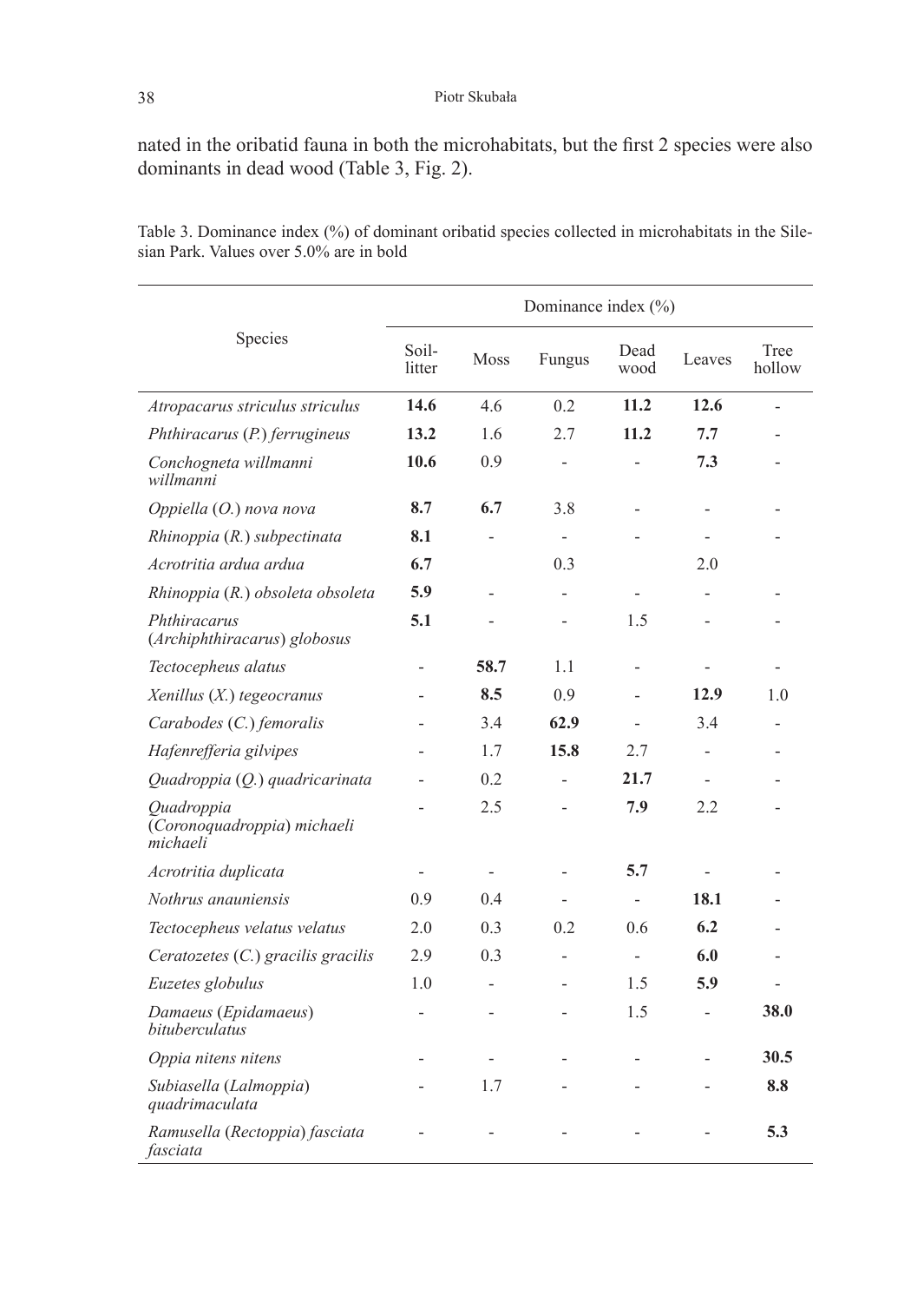

Fig. 2. The biplot of the first 2 axes of the detrended correspondence analysis (DCA) of 6 microhabitats in the Silesian Park. The abbreviations of dominant species (which constitute 5% or more of the total number of individuals within the different microhabitats) are shown in the graph. See Appendix I for full species names of dominants

None of the species were common to all the studied microhabitats. As regards dominant species, only *A. striculus*, *P. ferrugineus*, and *Tectocepheus velatus velatus* were recorded in 5 of the microhabitat types. Some species were noted in only one of microhabitats, e.g. *Rhinoppia* (*R.*) *subpectinata* and *Rhinoppia* (*R.*) *obsoleta obsoleta*  in the soil-litter layer, *A. duplicata* in dead wood, while *O. nitens* and *R. fasciata* in the tree hollow (Table 3, Appendix I).

## **DISCUSSION**

The observed structure of the oribatid community based on soil-litter samples taken randomly is completely different from that based on samples collected selectively from 6 available microhabitats within the study area. The abundance and species richness of oribatid mites in the soil-litter layer were significantly lower than in the pooled sample from microhabitats. None of the dominant oribatid species in microhabitats (*T. alatus, C. femoralis* and *D. bituberculatus*) were recorded in soillitter samples. As many as 24 species (41% of the total number) noted in different microhabitats were not found in samples from the soil-litter layer. It means that if samples are not collected from all available microhabitats in a study area (in this study, a small plot 10 m  $\times$  10 m), evaluation of species richness could be reduced by 40%. However, it should be noted that when we evaluate the structure of the oribatid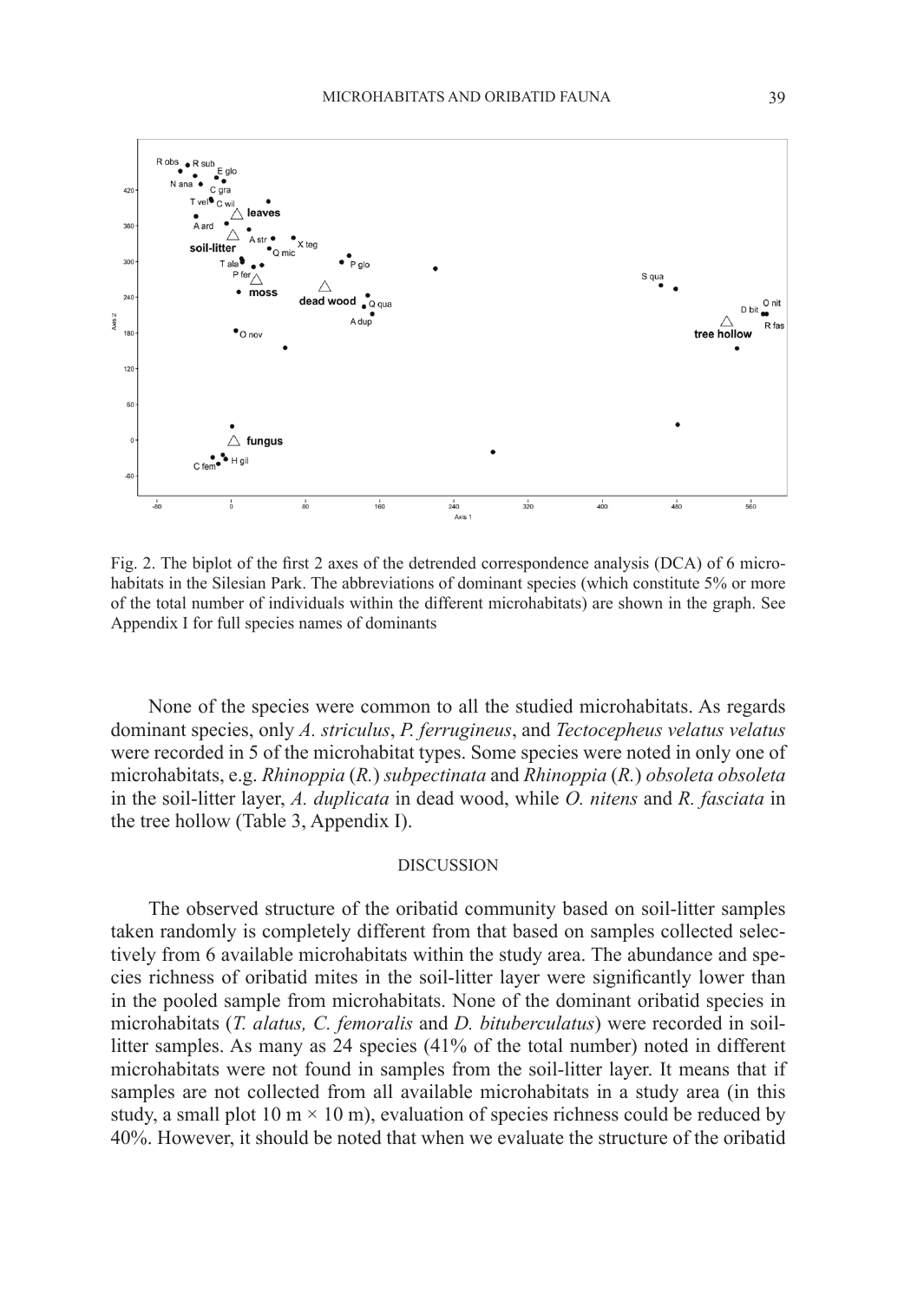#### 40 Piotr Skubała

community based on samples from the soil-litter layer, it is more stable. The mean number of species per sample and "true diversity" are significantly higher in soillitter samples compared to pooled microhabitat data. The proportions of individual species (e.g. dominants) are more even in soil-litter samples, whereas in pooled microhabitat data the proportion of the dominant species is very high. It is a well-known phenomenon that forest soils are characterized by relatively stable conditions, with narrow fluctuations of moisture, temperature, etc. (MARAUN & SCHEU 2000). It results in a more stable structure of oribatid communities in comparison to those of selected microhabitats.

Some authors have reported that oribatid mites benefit from increased numbers of microhabitats (e.g. Hansen 2000; Eissfeller et al. 2013). Aoki (1967) was the first to call attention to the importance of collecting oribatids from as many different microhabitats as possible and not being content only to collect on the surface of the forest floor or in the soil and avoiding intentionally other microhabitats in the area. Nevertheless, most studies on oribatid mites are still based only on samples from the soil-litter layer. This is understandable, because often the number of microhabitats present in a given area is large and collecting samples from the soil, litter and also all microhabitats would significantly prolong the time of the study. Nevertheless, this should not be a reason for ignoring sampling of all available material.

 The oribatid fauna is highly differentiated in the studied microhabitats. Strong dissimilarities in oribatid fauna of microhabitats were revealed by the ordination technique. No species was common to all microhabitats. The highest abundance, species richness, and a high number of exclusive species were observed in the moss layer. However, the structure of the oribatid community in mosses was unstable, with one species (*Tectocepheus alatus*) constituting almost 60% of the total number. The presence of abundant and diverse oribatid fauna in mosses is well known in the literature (e.g. Aoki 1974; Borowiak & Niedbała 1982; Wehner et al. 2016). Many oribatid taxa are adapted to use them for food, shelter, or environmentally constant habitat (GLIME 2013). Oribatids do not feed directly on moss material; instead, most species consume mostly the fungi, algae, and bacteria present within the moss (WOLF & Rocket 1984; Smrž 2010). The relationship between bryophytes and oribatids can be mutualistic. When water is scarce, some mite species can transfer moss sperm, so that mosses reproduce with the help of oribatid mites (CRONBERG et al. 2006).

The most distinct was the fauna of the tree hollow. Three dominant species are representatives of the family Oppidae and the fourth is a small species of the family Damaeidae (*D. bituberculatus*). Some authors have stressed that a tree hollow has its own biota (Park & Auerbach 1954; Ranius 2001). Skubała & Gurgul (2011) observed  $\frac{1}{4}$  of the total number of oribatid species as unique to wood dust in tree hollows.

The abundance of oribatids in soil-litter samples was many times lower than in other microhabitats. However, the stable structure of the oribatid community in the soil-litter layer was characterized by a high proportion of juveniles, high Shannon diversity index, and the highest number (8) of dominant species (their dominance index varied from 5.1% to 14.6%). Two groups of oribatid mites dominated in the soil-litter layer: 4 representatives of the Oppidae and 4 species of ptyctimous mites. Dead wood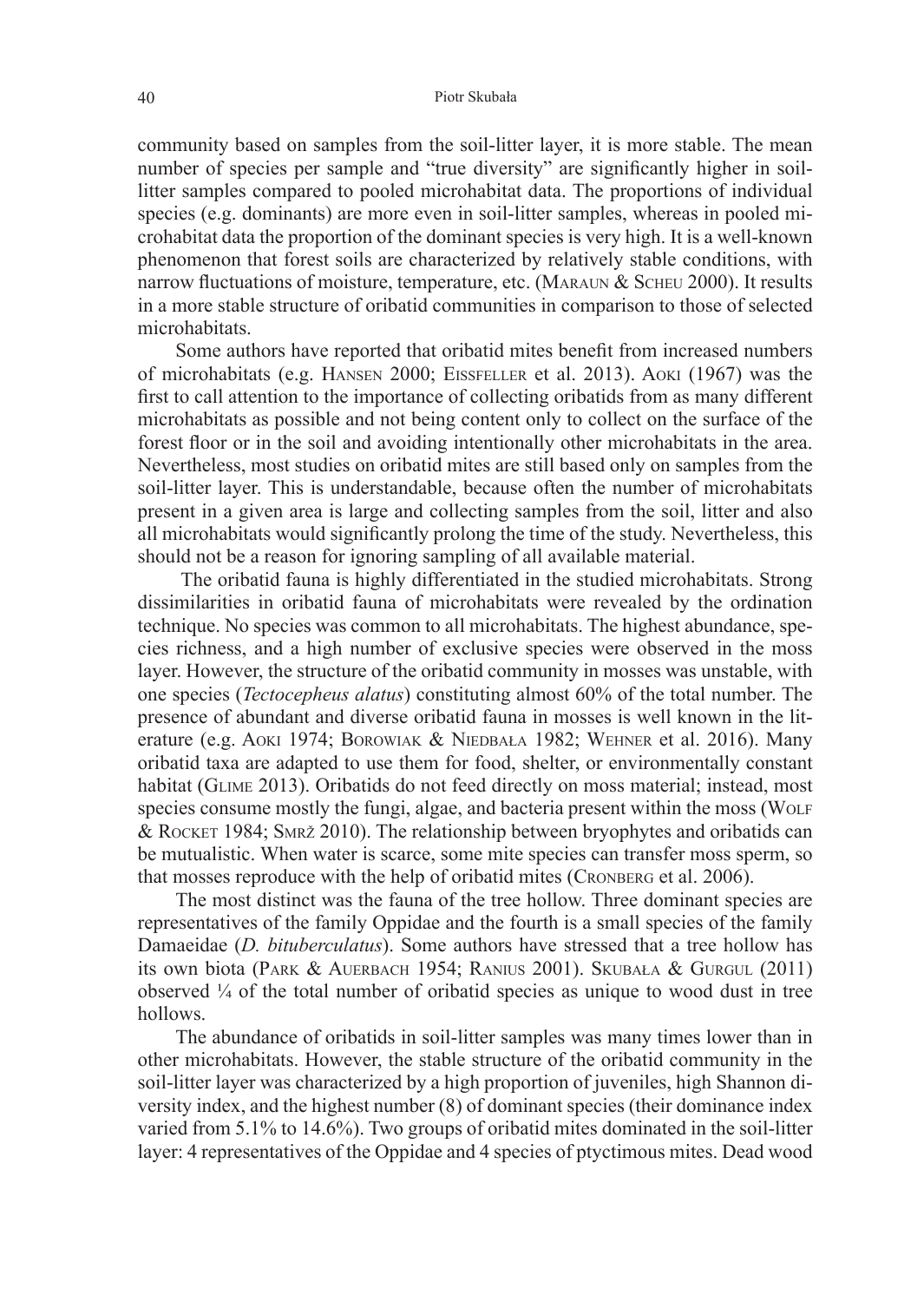is an important component of forest in the temperate climate. It is a preferred biotope for many oribatid species (Sirra-Pietikainen et al. 2008; Skubała & Maślak 2009; HUHTA et al. 2012; SKUBAŁA & MARZEC 2013). Dead wood provides unique microclimatic conditions (Lachat et al. 2012) but only few species occurred exclusively in this microhabitat (SEASTEDT et al. 1989; JOHNSTON & CROSSLEY 1993; BLUHM et al. 2015). However, some authors observed about 40% of oribatid species as obligate members of the dead wood fauna (Skubała & Sokołowska 2006; Skubała & Duras 2008; Skubała & Maślak 2009; Skubała & Marzec 2013). In this study, a low abundance and comparatively high species richness were observed in dead wood, similarly as in a study by Wehner et al. (2016) on specialization of oribatid mites adapted to forest microhabitats. Three of the dominant species in this microhabitat were representatives of Phthiracaridae and Eupthiracaridae. The juveniles of those mites burrow in woody substrates until they disperse as adults (Wehner et al. 2016). Two other dominant species present almost exclusively in this microhabitat were 2 species of the genus *Quadroppia*.

Relatively high numbers of individuals and species were collected from hoof fungus. However, the presence of 2 species, which constituted almost 80% of the total number, indicates that the microhabitat is highly unstable and ephemeral. Both dominant species (*C. femoralis* and *H. gilvipes*) are strongly sclerotized, typical surface dwellers, well protected against harsh environmental fluctuations. The abundance and species richness of oribatids noted in leaves on the ground were average, similar to those observed in the fungus. However, this microhabitat seems to be more suitable for oribatids, as a high value of "true diversity" and high number of dominants (8), similar to those in the soil-litter layer, were observed in leaves. Among dominants, species of many different oribatid groups can be found.

The differences in oribatid fauna between microhabitats were previously emphasized by some authors. Aoki (1974) observed that each of the studied microhabitats in forest floors contained a peculiar oribatid fauna. The same phenomenon was reported by Smrž et al. (2015) with regard to soil microhabitats in agroecosystems. Nielsen et al. (2010) provided direct evidence for the hypothesis that small-scale heterogeneity in soils increases the species richness of intermediate-sized soil fauna, including oribatid mites. As regards the litter layer, HANSEN & COLEMAN (1998) observed that species richness of soil mites increased with the complexity and heterogeneity of this microhabitat. Many oribatid species show strong preferences for specific soil horizons (MITCHELL 1978) or for particular physicochemical conditions within the soil (Wauthy 1982; Ducarme et al. 2004). That may explain such a large variation of oribatid fauna between the studied microhabitats. KARASAWA  $\&$  HIJII (2004) emphasized the importance of factors responsible for microhabitat diversity (in that case characterized specifically on flooded trunks of mangrove trees). The cited authors showed that oribatid communities in the same microhabitat at different sites tended to be more similar than those on different microhabitats at the same site.

In view of the above-mentioned results that different microhabitats support different oribatid fauna, it is necessary to sample as many microhabitats as possible to estimate properly the oribatid fauna of a study area. Habitat heterogeneity, i.e. the presence of different microhabitats, is of great importance for species richness of ori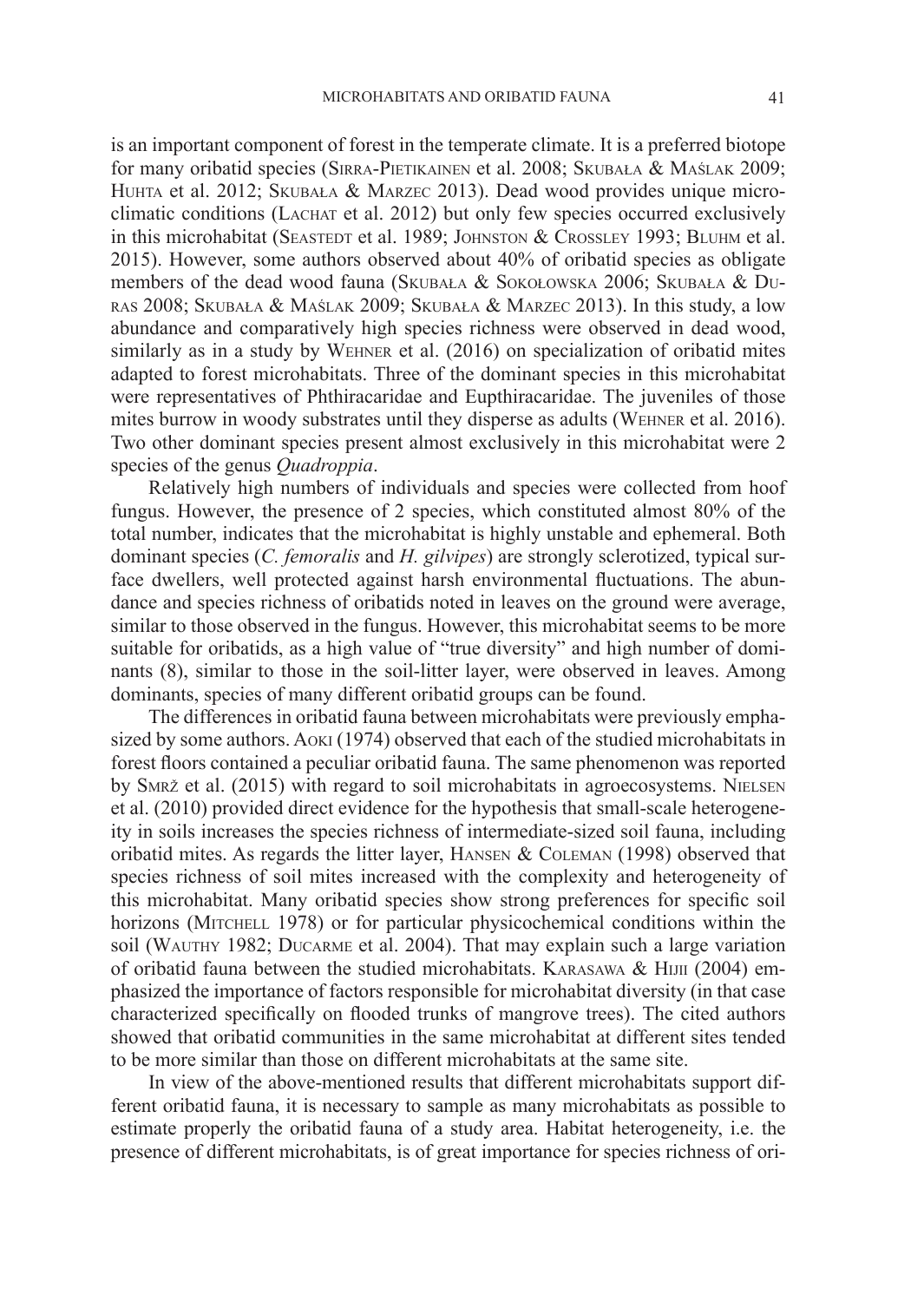batid mites. The corollary of this is that any activity that eliminates microhabitats (e.g. removal of dead wood, treatment of decaying trees) may reduce soil biodiversity.

# **CONCLUSIONS**

- 1. Random sampling may lead to an incorrect assessment of the structure of oribatid communities of the studied environment. If we do not collect samples in all available microhabitat types, we can skip up to 40% of oribatid species present in a given area.
- 2. Microhabitats seem to provide less stable conditions for oribatid mites (in comparison to the soil-litter layer) but they are characterized by specific oribatid fauna, well adapted to life in the unstable microhabitats.
- 3. The richest oribatid community was observed in mosses, whereas the most distinct was the oribatid fauna of the tree hollow.

# REFERENCES

- Anderson J. M. 1978a. Inter- and intra-habitat relationships between woodland Cryptostigmata species diversity and the diversity of soil and litter microhabitats. Oecologia 32: 341–348.
- Anderson J. M. 1978b. A method to quantify soil-microhabitat complexity and its application to a study of soil animal species diversity. Soil Biol. Biochem. 10: 77–78.
- Anderson M. J. 2001. A new method for non-parametric multivariate analysis of variance. Austral Ecol.  $26: 32-46$ .
- Aoki J. 1967. Microhabitats of oribatid mites on a forest floor. Bull. National Sci. Mus. Tokyo 10: 133–138.
- Aoki T. 1974. Comparison among oribatid faunas from different microhabitats in forest floors. Appl. Ent. Yool. 9: 105–114.
- BEHAN-PELLETIER V., WALTER D. 2000. Biodiversity of oribatid mites (Acari: Oribatida) in tree canopies and litter. In: Invertebrates as Webmasters in Ecosystems (COLEMAN D. C., HENDRIX P. F., Eds), pp. 187–202, CAB International, Wallingford.
- Bluhm C., Scheu S., Maraun M. 2015. Oribatid mite communities on the bark of dead wood vary with log type, surrounding forest and regional factors. Appl. Soil Ecol. 89: 102–112.
- BOROWIAK P., NIEDBAŁA W. 1982. Mikrośrodowiska mechowców (Acari, Oribatei) w dwóch odmiennych wariantach roślinnych zespołu *Melico-Fagetum typicum* w rezerwacie "Słomowo". [Microhabitats of moss mites (Acari, Oribatei) in two different variants of plant association *Melico-Fagetum typicum* in the "Słomowo" Reserve] *Bad*. *Fizjog*. Pol. *Zach*. 5C, 33: 39–74 (in Polish).
- Cronberg N., Natcheva R., Hedlund K. 2006. Microarthropods mediate sperm transfer in mosses. Science 313: 1255.
- DUCARME X., ANDRÉ H. M., WAUTHY G. 2004. Are there real endogeic species in temperate forest mites? Pedobiologia 48: 139–147.
- Eissfeller V., Langenbruch C., Jacob A., Maraun M., Scheu S. 2013. Tree identity surpasses tree diversity in affecting the community structure of oribatid mites (Oribatida) of deciduous temperate forests. Soil Biol. Biochem. 63: 154–162.
- FUJIKAWA T. 1970. Relation between oribatid fauna and some environments of Nopporo National Forest in Hokkaido (Acarina: Cryptostigmata) II. Oribatid fauna in soils under four different vegetations. Appl. Ent. 5: 69–83.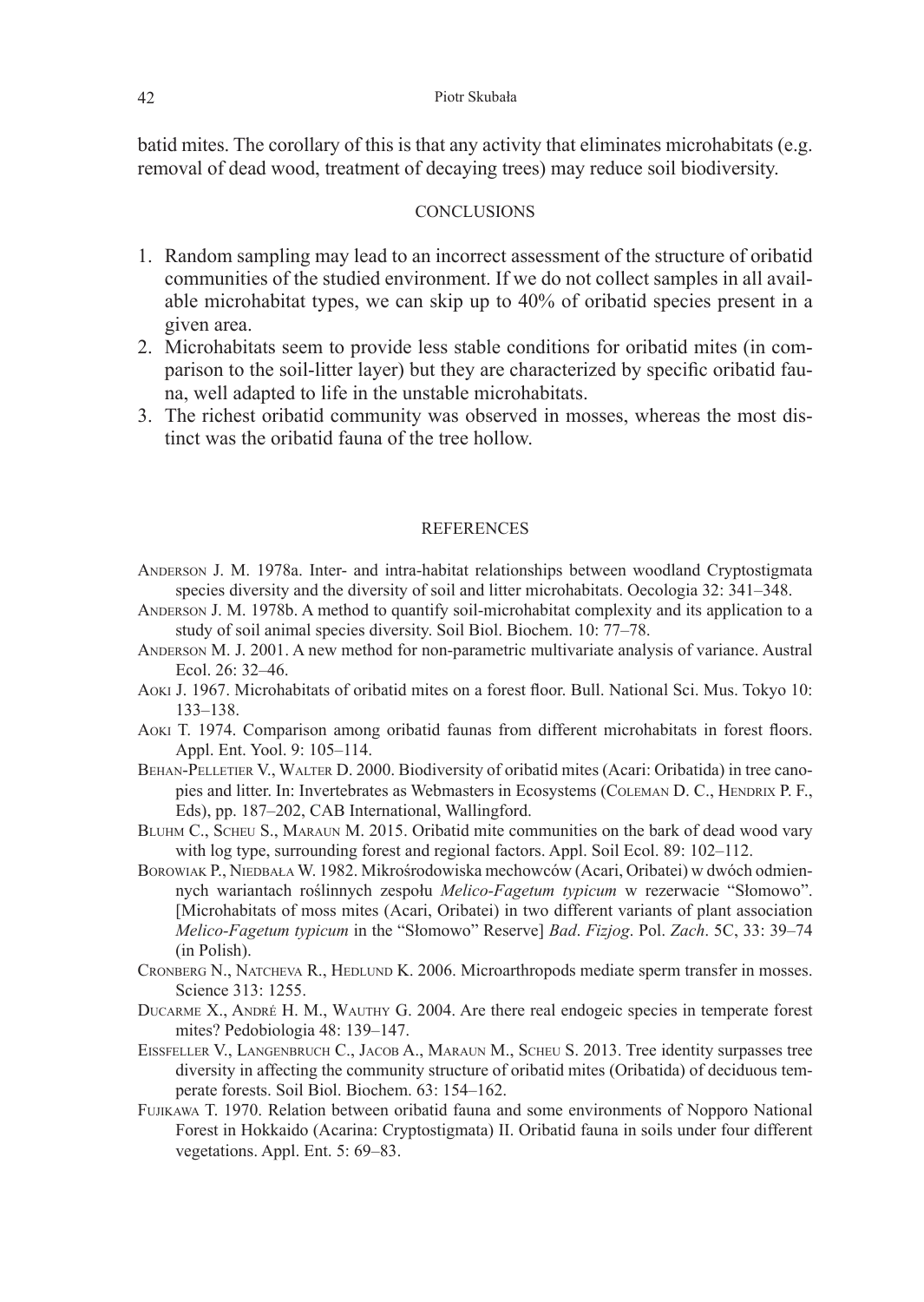- Glime J. M. 2013. Arthropods: Mites (Acari). In: Bryophyte ecology, vol. 2. Bryological interaction (Glime J. M., Ed.), chapter 9-1, pp. 1-32, E-book sponsored by Michigan Technological University and the International Association of Bryologists.
- Hammer M. 1972. Microhabitats of oribatid mites on a Danish woodland floor. Pedobiologia 12: 412–423.
- Hammer Ø., Harper D. A. T., Ryan P. D. 2001. PAST: Paleontological Statistics Software Package for Education and Data Analysis. Palaeontol. Electron. 4: 1–9.
- Hansen R. A. 2000. Effects of habitat complexity and composition on a diverse litter microarthropod assemblage. Ecology 81: 1120–1132.
- Hansen R., Coleman D. C. 1998. Litter complexity and composition are determinants of the diversity and species composition of oribatid mites (Acari: Oribatida) in litterbags. Appl. Soil Ecol. 9: 17–23.
- Hubert J. 1999. Oribatid communities (Acari: Oribatida) in the soil on the border of a town. In: Soil Zoology in Central Europe (Tajovský K., Piži V., Eds), pp. 101–108, ISB AS CR, České Budejovice.
- Huhta V., Siira-Pietikäinen, A., Penttinen R. 2012. Importance of dead wood for soil mite (Acarina) communities in boreal old-growth forests. Soil Organisms 84: 499–512.
- Johnston J. M., Crossley D. A. 1993. The significance of coarse woody debris for the diversity of soil mites. In: Proceedings of the Workshop on Coarse Woody Debris in Southern Forests: Effects on Biodiversity (McMinn J. W., Crossley D. A. Eds), pp. 82–87, General Technical Report SE-94. Athens.
- Jost L. 2006. Entropy and diversity. Oikos 113: 363–375.
- Kaneko N., Sugawara Y., Miyamoto T., Hasegawa M., Hiura T. 2005. Oribatid mite community structure and tree species diversity: A link? Pedobiologia 49: 521–528.
- KARASAWA S., HIJII N. 2004. Effects of microhabitat diversity and geographical isolation on oribatid mite (Acari: Oribatida) communities in mangrove forests. Pedobiologia 48: 245–255.
- Koehler H., Born H. 1989. The influence of vegetation structure on the development of soil mesofauna. Agr. Ecosyst. Environ. 27: 253–269.
- Lachat T., Wermelinger B., Gossner M. M., Bussler H., Isacsson G., Müller J. 2012. Saproxylic beetles as indicator species for dead-wood amount and temperature in European beech forests. Ecol. Indic. 23: 323–331.
- Macfadyen A. 1961. Improved funnel-type extractors for soil arthropods. J. Anim. Ecol. 30: 171–181.
- Maraun M., Scheu S. 2000. The structure of oribatid mite communities (Acari, Oribatida): patterns, mechanisms and implications for future research. Ecography 23: 374–383.
- Materna J. 2000. Oribatid communities (Acari: Oribatida) inhabiting saxicolous mosses and lichens in the Krkonoše Mts. (Czech Republic). Pedobiologia 44: 40–62.
- MITCHELL M. J. 1978. Vertical and horizontal distributions of oribatid mites (Acari: Cryptostigmata) in an aspen woodland soil. Ecology 59: 516–525.
- NIEDBAŁA W. 2008. Ptyctimous mites (Acari: Oribatida) of Poland. Fauna Poloniae, Natura optima dux Foundation, 3: 1–242.
- Niedbała W., Błaszak Cz., Błoszyk J., Kaliszewski M., Kaźmierski A. 1982. Soil mites (Acari) of Warsaw and Mazovia. Mem. Zool. 36: 235–252.
- Nielsen U. N., Osler G. H. R., Campbell C. D., Neilson R., Burslem D. F. R. P., van der Wal R. 2010. The enigma of soil animal species diversity revisited: The role of small-scale heterogeneity. PLoS ONE 5: e11567. doi:10.1371/journal.pone.0011567
- Olszanowski Z. 1996. A monograph of the Nothridae and Camisiidae of Poland (Acari: Oribatida: Crotonioidea). Genus (Supplement): 1-201.
- PARK O., AUERBACH S. I. 1954. Further study of the tree-hole complex with emphasis on quantitative aspects of the fauna. Ecology 35: 208–222.
- Petersen H. 1982. Structure and size of soil animal populations. Oikos 39: 306–329.
- Pyle C, Brown M. M. 1998. A rapid system of decay classification for hardwood logs of the eastern deciduous forest floor. J. Torrey Bot. Soc. 125: 237–245.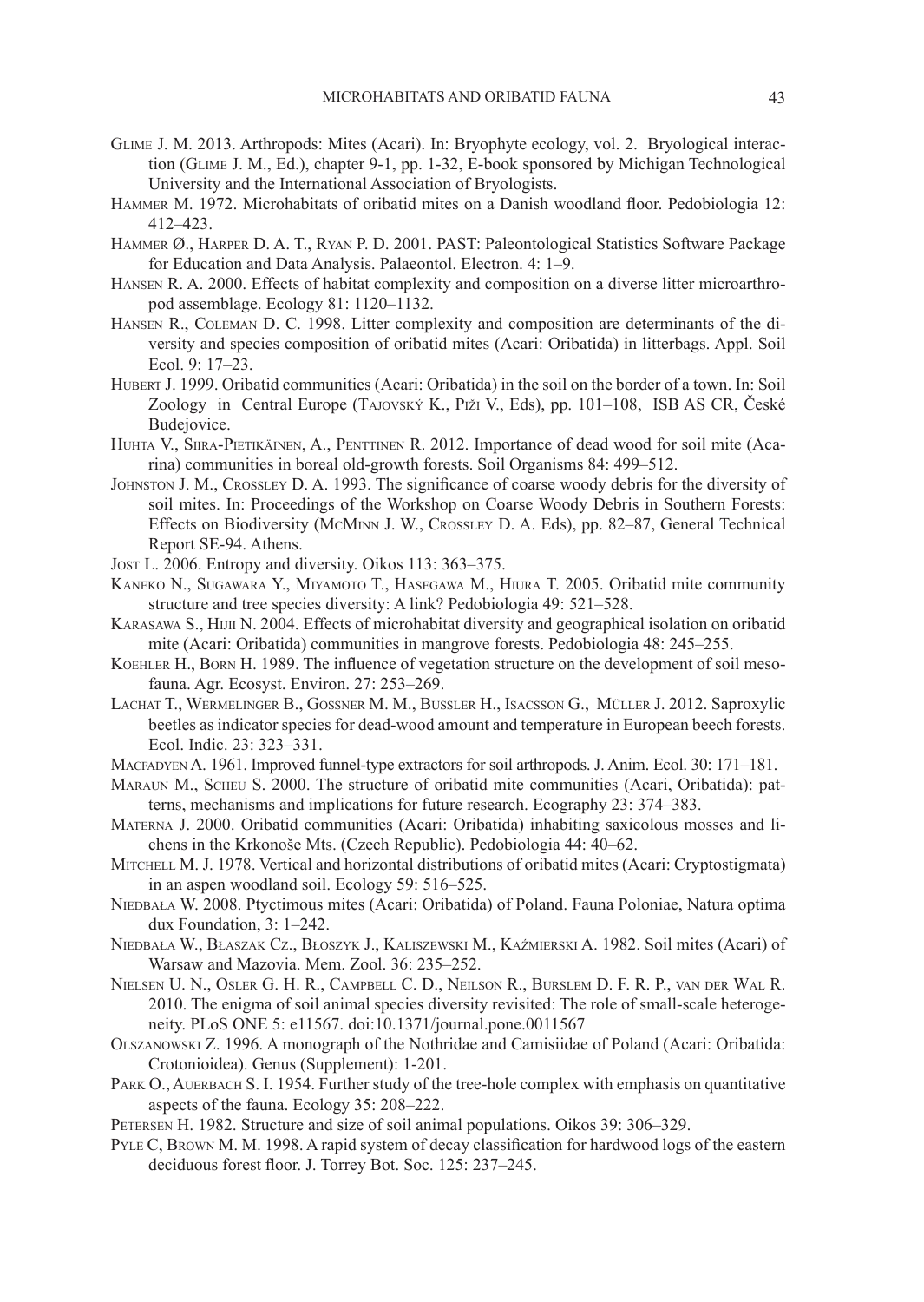- Ranius T. 2002. Influence of stand size and quality of tree hollows on saproxylic beetles in Sweden. Biol. Conserv. 103: 85–91.
- Root H. T., McGee G. G., Norton R. A. 2007. Arboreal mite communities on epiphytic lichens of the Adirondack Mountains of New York. Northeast. Nat. 14: 425–438.
- Schaefer M., Schauermann J. 1990. The soil fauna of beech forests: comparison between a mull and a moder soil. Pedobiologia 34: 299–314.
- SEASTEDT T. R., REDDY M. V., CLINE S. P. 1989. Microarthropods in decaying wood from temperate coniferous forests. Pedobiologia 33: 69–77.
- Seniczak S., Dąbrowski J., Klimek A., Kaczmarek S. 1998. Effects of air pollution produced by a nitrogen fertilizer factory on the mites (Acari) associated with young Scots pine forests in Poland. Appl. Soil Ecol. 9: 453–458.
- Seyd E. L., Seaward M. R. D. 1984. The association of oribatid mites with lichens. Zool. J. Linn. Soc-Lond. 80: 369–420.
- Siira-Pietikäinen A., Penttinen R., Huhta V. 2008. Oribatid mites (Acari: Oribatida) in boreal forest floor and decaying wood. Pedobiologia 52: 111–118.
- Skubała P., Duras M. 2008. Do decaying logs represent habitat islands? Oribatid mite communities in dead wood. Ann. Zool. 58: 453–466.
- Skubała P., Gurgul B. 2011. Importance of tree hollows for biodiversity of mites (Acari) in the forest reserve "Śrubita" (Carpathian Mountains, south Poland). Biol. Lett. 48: 97–106.
- Skubała P., Marzec A. 2013. Importance of different types of beech dead wood for soil microarthropod fauna. Pol. J. Ecol. 61: 543–557.
- Skubała P., Maślak M. 2009. Succession of oribatid fauna (Acari, Oribatida) in fallen spruce trees: Deadwood promotes species and functional diversity. In: Trends in Acarology (SABELIS M. W., Bruin J. Eds), pp. 123–128, Springer Dordrecht, The Netherlands.
- Skubała P., Sokołowska M. 2006. Oribatid fauna (Acari, Oribatida) in spruce fallen trees in the Babia Góra National Park. Biol. Lett. 43: 243–248.
- Smrž J. 2010. Nutritional biology of oribatid mites from different microhabitats in the forest. In: Trends in Acarology (Sabelis M. W., Bruin J., Eds), pp. 213–216, Springer Dordrecht, The Netherlands.
- Smrž J., Kučera T., Vašků Z. 2015. Food Offer Inside Agroecosystem Soils as an Ecological Factor for Settling Microhabitats by Soil Saprophagous Mites. Acta Univ. Agric. et Silvic. Mendel. Brun. 63: 1565–1574.
- Subías L. S. 2004–2015. Listado sistemático, sinonímico y biogeográfico de los ácaros oribátidos (Acariformes: Oribatida) del mundo (excepto fósiles) [Systematic, synonymic and biogeographical check-list of the world's oribatid mites (Acariformes, Oribatida)] (1758−2002). Graellsia 60: 3−305. Updated in March 2015: http://escalera.bio.ucm.es/usuarios/bba/cont/ docs/RO\_1.pdf. Cited 10 November 2015 (in Spanish with English summary).
- Sylwestrowicz-Maliszewska, Olszanowski Z., Błoszyk J. 1993. Moss mites (Acari: Oribatida) of pine forests from Poland. Fragm. Faun. 36: 185*–*199.
- Taguchi Y. H., Oono Y. 2005. Relational patterns of gene expression via non-metric multidimensional scaling analysis. Bioinformatics 21: 730–740.
- Usher M. B., Booth R. G., Sparkes K. E. 1982. A review of progress in understanding the organization of communities of soil arthropods. Pedobiologia 23: 126–144.
- Walter D. E., Proctor H. C. 1999. Mites. Ecology, Evolution and Behaviour. CABI Publishing, New York, USA.
- Wauthy G. 1982. Synecology of forest soil oribatid mites of Belgium (Acari, Oribatida). III. Ecological groups. Acta Oecol. 3: 469–494.
- Wehner K., Norton R. A., Blüthgen N., Heethoff M. 2016. Specialization of oribatid mites to forest microhabitats – the enigmatic role of litter. Ecosphere 7: e01336.
- WEIGMANN G. 2006. Oribatid communities in transects form bogs to forests un Berlin indicating the biotope qualities. In: Modern Acarology (Dusbábek F., Bukva V., Eds), vol. 1, pp. 359–364, Academia, Prague and SPB Academic Publishing bv, The Hague.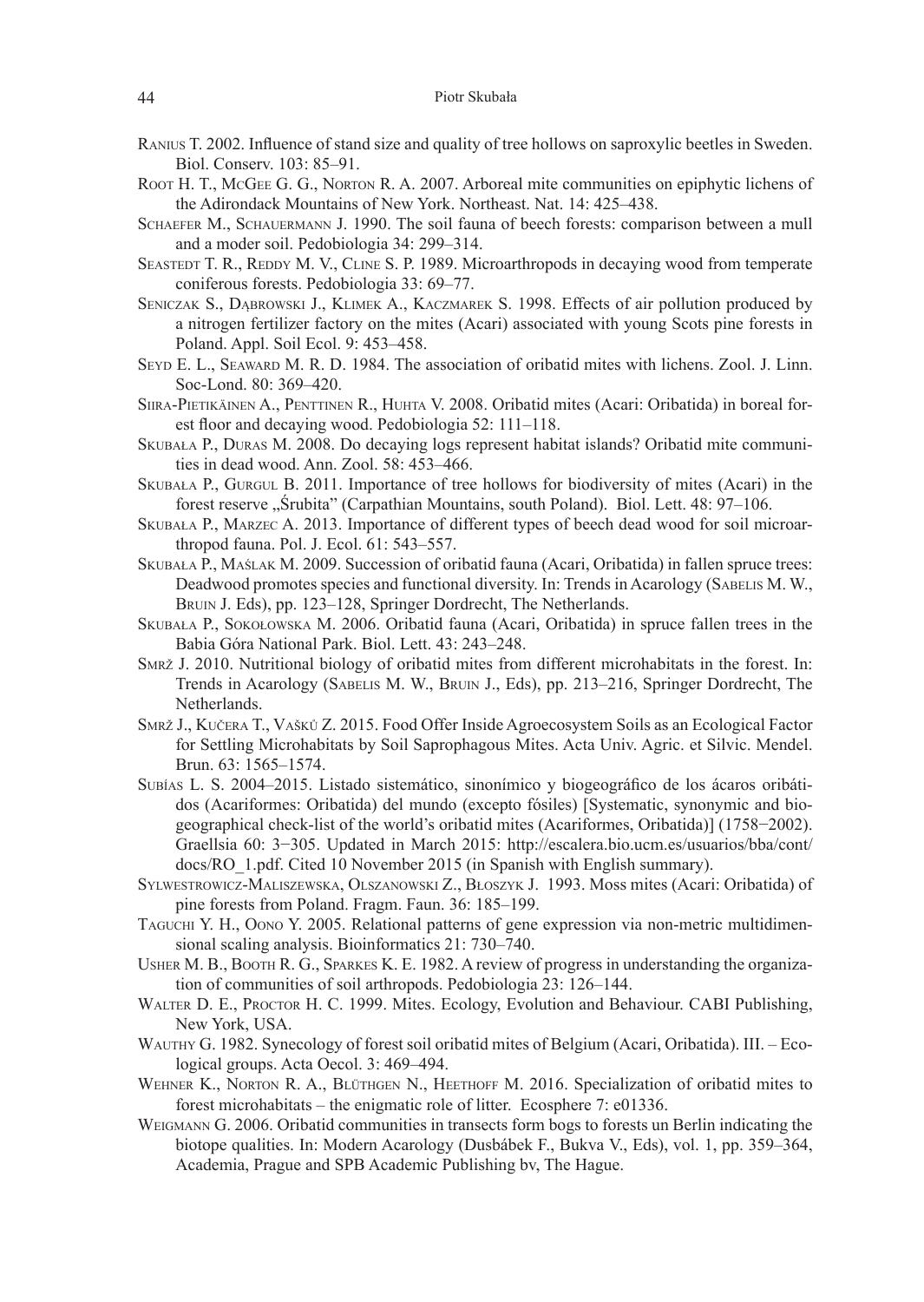- Weigmann G. 2006. Hornmilben (Oribatida) [Moss mites (Oribatida)]. In: Die Tierwelt Deutschland und der angrenzenden Meeresteile (DAHL F., Ed.). 76. Teil, pp. 1-520. Goecke & Evers, Keltern (in German).
- WOLF M. M., ROCKETT C. L. 1984. Habitat changes affecting bacterial composition in the alimentary canal of oribatid mites (Acari: Oribatida). Int. J. Acarol. 10: 209–215.
- Wunderle I. 1992. Die Oribatiden-Gemeinschaften (Acari) der verschiedenen Habitate eines Buchenwaldes. Carolinea 50: 79–144.

Appendix I. List of oribatid species recorded in 6 microhabitats in the Silesian Park

| Species                                                         | Abbr. | $S-L$              | M               | $\boldsymbol{\mathrm{F}}$ | W               | L      | H      |
|-----------------------------------------------------------------|-------|--------------------|-----------------|---------------------------|-----------------|--------|--------|
| Achipteria (A.) coleoptrata coleoptrata<br>(Linnaeus, 1758)     |       | $^{+}$             |                 |                           | $\! + \!\!\!\!$ | $^{+}$ |        |
| Acrogalumna longipluma longipluma (Berlese,<br>1904)            |       |                    |                 | $\! + \!\!\!\!$           |                 | $^{+}$ | $^{+}$ |
| Acrotritia ardua ardua (Koch, 1841)                             | A ard | $^{+}$             |                 | $^{+}$                    |                 | $^{+}$ |        |
| Acrotritia duplicata (Grandjean, 1953)                          | A dup | $\hspace{0.1mm} +$ |                 |                           | $^{+}$          |        |        |
| Atropacarus striculus striculus (Koch, 1835)                    | A str | $^{+}$             | $+$             | $^{+}$                    | $^{+}$          | $^{+}$ |        |
| Autogneta (A.) longilamellata longilamellata<br>(Michael, 1885) |       |                    | $\! + \!\!\!\!$ | $^{+}$                    | $^{+}$          |        |        |
| Carabodes (C.) femoralis (Nicolet, 1855)                        | C fem |                    | $^{+}$          | $^{+}$                    |                 | $^{+}$ |        |
| Cepheus cepheiformis (Nicolet, 1855)                            |       | $^{+}$             | $^{+}$          | $\overline{+}$            |                 |        |        |
| Ceratozetes (C.) gracilis gracilis (Michael,<br>1884)           | C gra | $^{+}$             | $^{+}$          |                           |                 | $^{+}$ |        |
| Chamobates (C.) cuspidatus (Michael, 1884)                      |       | $^{+}$             |                 |                           |                 |        |        |
| Chamobates (Xiphobates) voigtsi (Oudemans,<br>1902)             |       | $^{+}$             |                 |                           |                 |        |        |
| Conchogneta willmanni willmanni (Dyrdowska,<br>1929)            | C wil | $^{+}$             | $^{+}$          |                           |                 | $^{+}$ |        |
| Cultroribula bicultrata (Berlese, 1905)                         |       |                    | $^{+}$          |                           |                 |        |        |
| Damaeus (D.) riparius Nicolet, 1855                             |       | $^{+}$             |                 |                           |                 |        |        |
| Damaeus (Epidamaeus) bituberculatus<br>(Kulczynski, 1902)       | D bit |                    |                 |                           | $+$             |        |        |
| Hypochthoniella minutissima (Berlese, 1904)                     |       | $^{+}$             |                 |                           |                 | $^{+}$ |        |
| Eupelops sulcatus sulcatus (Oudemans, 1914)                     |       | $^{+}$             |                 |                           |                 |        |        |
| Euphthiracarus (E.) cribrarius cribrarius<br>(Berlese, 1904)    |       | $^{+}$             | $^{+}$          |                           | $^{+}$          |        | $^{+}$ |
| Euphthiracarus (E.) monodactylus (Willmann,<br>1919)            |       | $^{+}$             |                 | $^+$                      | $^{+}$          |        | $\,$   |
| Euzetes globulus (Nicolet, 1855)                                | E glo | $\hspace{0.1mm} +$ |                 |                           | $^{+}$          | $^{+}$ |        |
| Galumna (G.) lanceata (Oudemans, 1900)                          |       | $^{+}$             |                 |                           | $^{+}$          |        |        |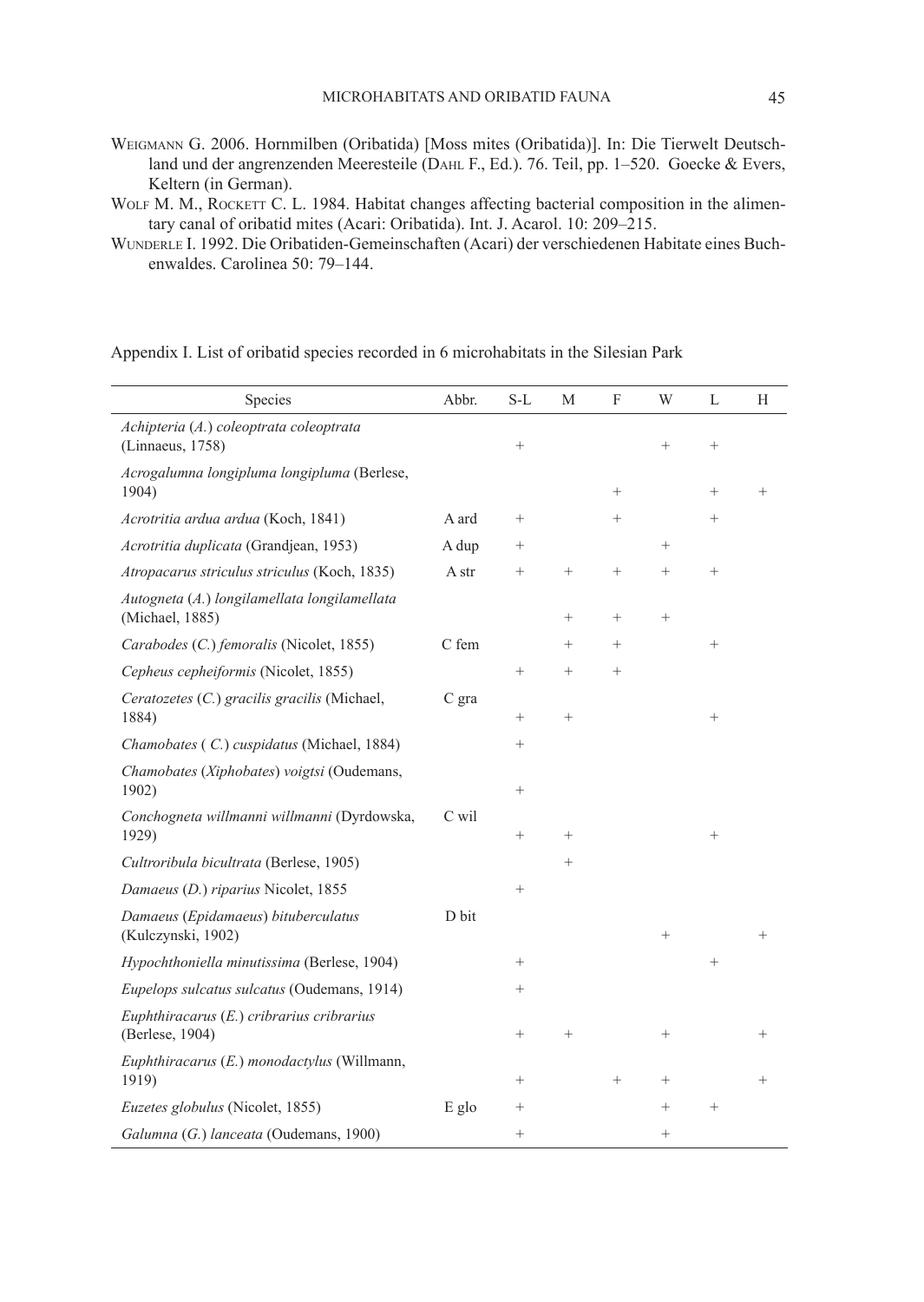| Species                                                          | Abbr    | S-L    | М               | F                 | W                  | L      | Н      |
|------------------------------------------------------------------|---------|--------|-----------------|-------------------|--------------------|--------|--------|
| Gustavia microcephala (Nicolet, 1855)                            |         | $^{+}$ |                 |                   | $\qquad \qquad +$  | $^{+}$ |        |
| Hafenrefferia gilvipes (Koch, 1839)                              | H gil   |        | $^{+}$          | $\qquad \qquad +$ | $^{+}$             |        |        |
| Heminothrus (Platynothrus) peltifer peltifer<br>(Koch, 1839)     |         | $^{+}$ |                 |                   | $^{+}$             |        |        |
| Hypochthonius rufulus rufulus Koch, 1835                         |         | $^{+}$ | $^{+}$          |                   |                    | $^{+}$ |        |
| Nothrus anauniensis Canestrini y Fanzago,<br>1876                | N ana   | $^{+}$ | $^{+}$          |                   |                    | $^{+}$ |        |
| Oppia nitens nitens Koch, 1836                                   | O nit   |        |                 |                   |                    |        |        |
| Oppiella (O.) besucheti Mahunka y Mahunka-<br>Papp, 2000         |         |        |                 | $^{+}$            | $^{+}$             |        |        |
| Oppiella (O.) nova nova (Oudemans, 1902)                         | $O$ nov | $^{+}$ | $^{+}$          | $^{+}$            |                    |        |        |
| Oribatella (O.) calcarata (Koch, 1835)                           |         | $^{+}$ | $^{+}$          | $^{+}$            |                    |        |        |
| Oribatula (O.) tibialis tibialis (Nicolet, 1855)                 |         |        | $^{+}$          |                   |                    |        |        |
| Oribatula (Zygoribatula) exilis exilis (Nicolet,<br>1855)        |         |        | $^{+}$          |                   |                    |        |        |
| Pantelozetes paolii (Oudemans, 1913)                             |         | $^{+}$ |                 |                   |                    |        |        |
| Phthiracarus (Archiphthiracarus) globosus<br>(Koch, 1841)        | P glo   | $^{+}$ |                 |                   | $^{+}$             |        |        |
| Phthiracarus (P.) ferrugineus (Koch, 1841)                       | P fer   | $^{+}$ | $^{+}$          | $^{+}$            | $^{+}$             | $^{+}$ |        |
| Phthiracarus (P.) longulus (Koch, 1841)                          |         | $^{+}$ |                 | $^{+}$            | $^{+}$             | $^{+}$ |        |
| Pilogalumna crassiclava crassiclava (Berlese,<br>1914)           |         |        |                 | $^{+}$            |                    | $^{+}$ |        |
| Punctoribates (P.) punctum (Koch, 1839)                          |         | $^{+}$ | $^{+}$          |                   |                    |        |        |
| Quadroppia (Coronoquadroppia) michaeli<br>michaeli Mahunka, 1977 | Q mic   |        | $^{+}$          |                   | $^{+}$             | $^{+}$ |        |
| Quadroppia (Q.) maritalis Lions, 1982                            |         |        | $^{+}$          |                   |                    |        |        |
| Quadroppia (Q.) quadricarinata (Michael,<br>1885)                | Q qua   |        | $^{+}$          |                   | $^{+}$             |        |        |
| <i>Ramusella (R.) clavipectinata (Michael, 1885)</i>             |         |        | $^{+}$          |                   |                    |        | $\,$   |
| Ramusella (Rectoppia) fasciata fasciata (Paoli,<br>1908)         | R fas   |        |                 |                   |                    |        | $^{+}$ |
| Rhinoppia (R.) obsoleta obsoleta (Paoli, 1908)                   | R obs   | $^{+}$ |                 |                   |                    |        |        |
| Rhinoppia (R.) subpectinata (Oudemans, 1900)                     | R sub   | $^{+}$ |                 |                   |                    |        |        |
| Scheloribates (S.) pallidulus (Koch, 1841)                       |         |        | $^+$            | $^{+}$            | $\hspace{0.1mm} +$ | $^{+}$ |        |
| Subiasella (Lalmoppia) quadrimaculata<br>(Evans, 1952)           | S qua   |        | $^{+}$          |                   |                    |        | $\,$   |
| Suctobelba discrepans Moritz, 1970                               |         |        | $^{+}$          |                   |                    |        |        |
| Suctobelba lapidaria Moritz, 1970                                |         |        | $^{+}$          |                   |                    |        |        |
| Suctobelbella (Flagrosuctobelba) baloghi<br>(Forsslund, 1958)    |         | $^{+}$ | $\! + \!\!\!\!$ |                   |                    |        |        |